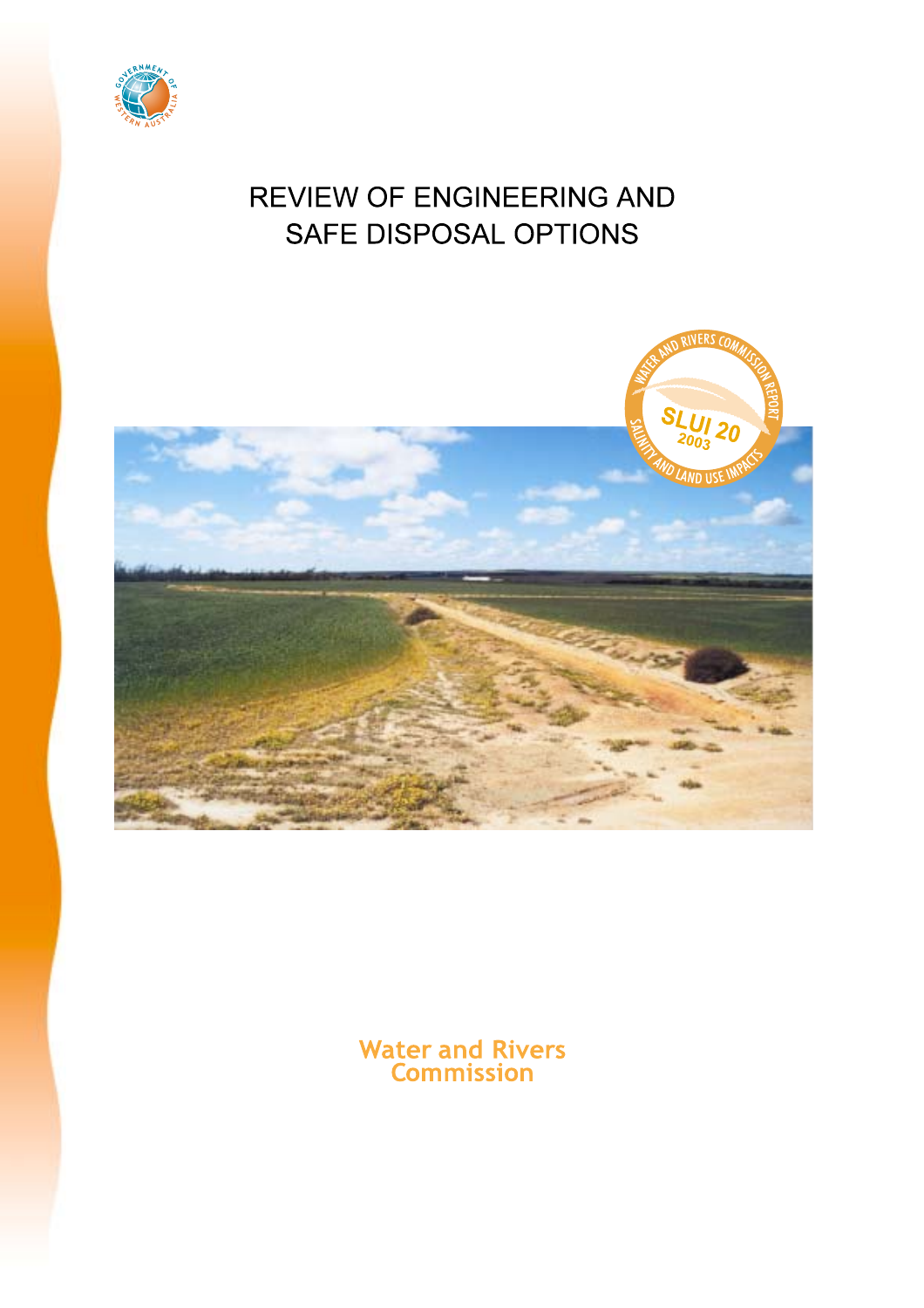## REVIEW OF ENGINEERING AND SAFE DISPOSAL OPTIONS

Compiled by S Dogramaci & B Degens Resource Science Division Water and Rivers Commission

WATER AND RIVERS COMMISSION SALINITY AND LAND USE IMPACTS SERIES REPORT NO. SLUI 20 MARCH 2003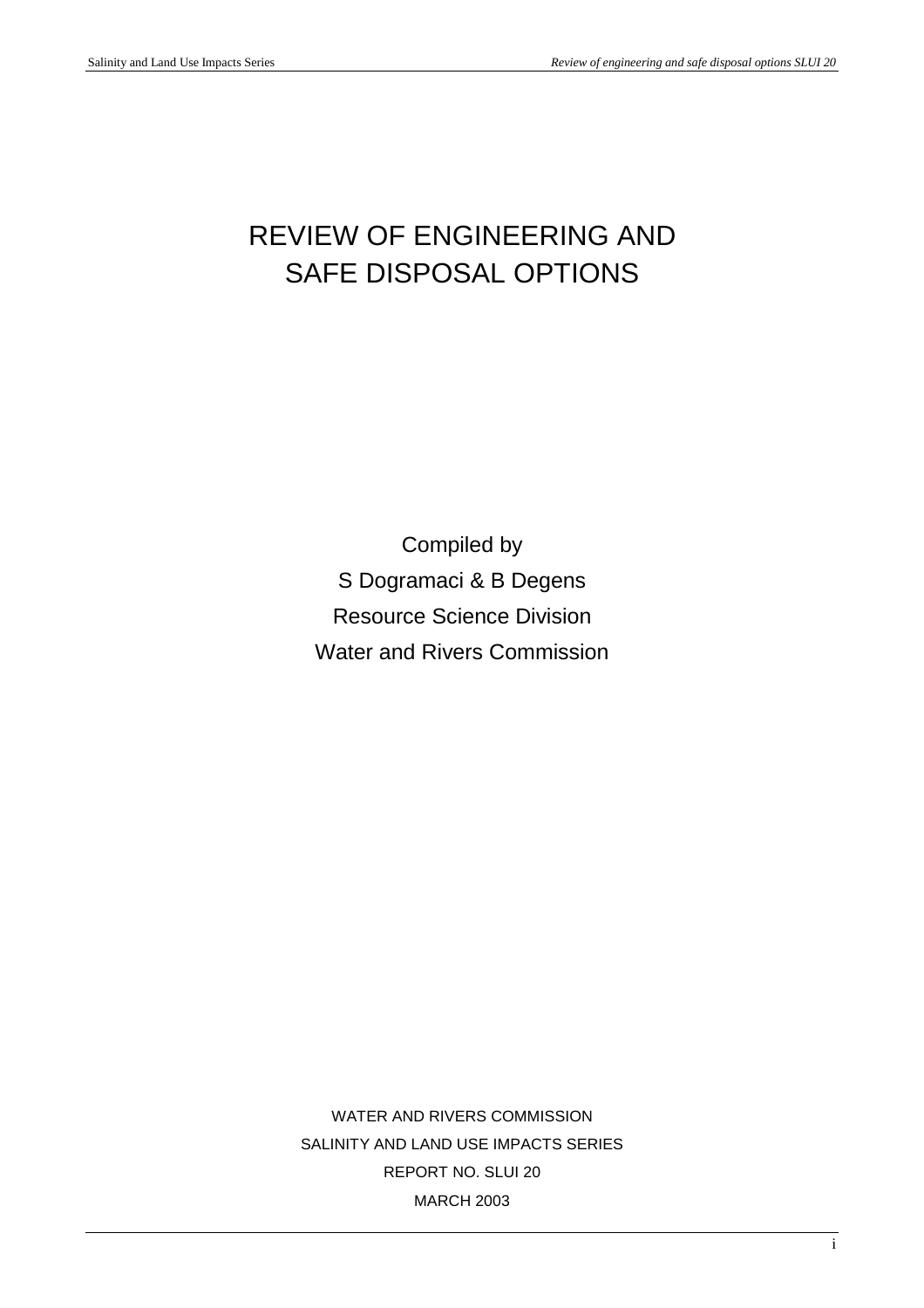## Acknowledgments

This report was compiled by Dr Shawan Dogramaci and Dr Brad Degens (Water and Rivers Commission) from the following reviews:

Dogramaci, S (2003), *Review of groundwater pumping to manage salinity in Western Australia,* Water and Rivers Commission, Perth, in prep.

Salama, R, Rutherford, J, Pollock, D, Ali, R & Baker V (2002), *Review of relief wells and siphons to reduce groundwater pressures and water levels in discharge areas to mange salinity*, CSIRO, in prep.

Chandler, KL & Coles, NA (2003), *Review of deep drains to manage salinity in Western Australia*, Department of Agriculture Western Australia, in prep.

Meney, K, Coleman, M & Carey, M (2003)), *Review of safe disposal in salinity management for engineering options*, Syrinx Environmental Pty Ltd in Prep

Farmer, DL, Chandler, K, Coles, N, Stanton, D & Cattlin T (2003), *Review of* s*urface water management to manage salinity in Western Australia*, Department of Agriculture, In Prep.

These reports are available upon request from the Engineering Evaluation Initiative at the Water and Rivers Commission (Phone 9278 0300; email: eei@wrc.wa.gov.au)

## Recommended Reference

The recommended reference for this publication is: Dogramaci S & Degens (2003*), Review of engineering and safe disposal options*, WA Water and Rivers Commission, Salinity and Land Use Impacts Series, Rep. No. SLUI 20.

#### **We welcome your feedback**

A publication feedback form can be found at the back of this publication, or online at www.wrc.wa.gov.au/public/feedback/

ISBN 1-920687-85-8 ISSN 1447-7394

March 2003

Cover photograph: *Drains in Belka Valley by Tim Sparks*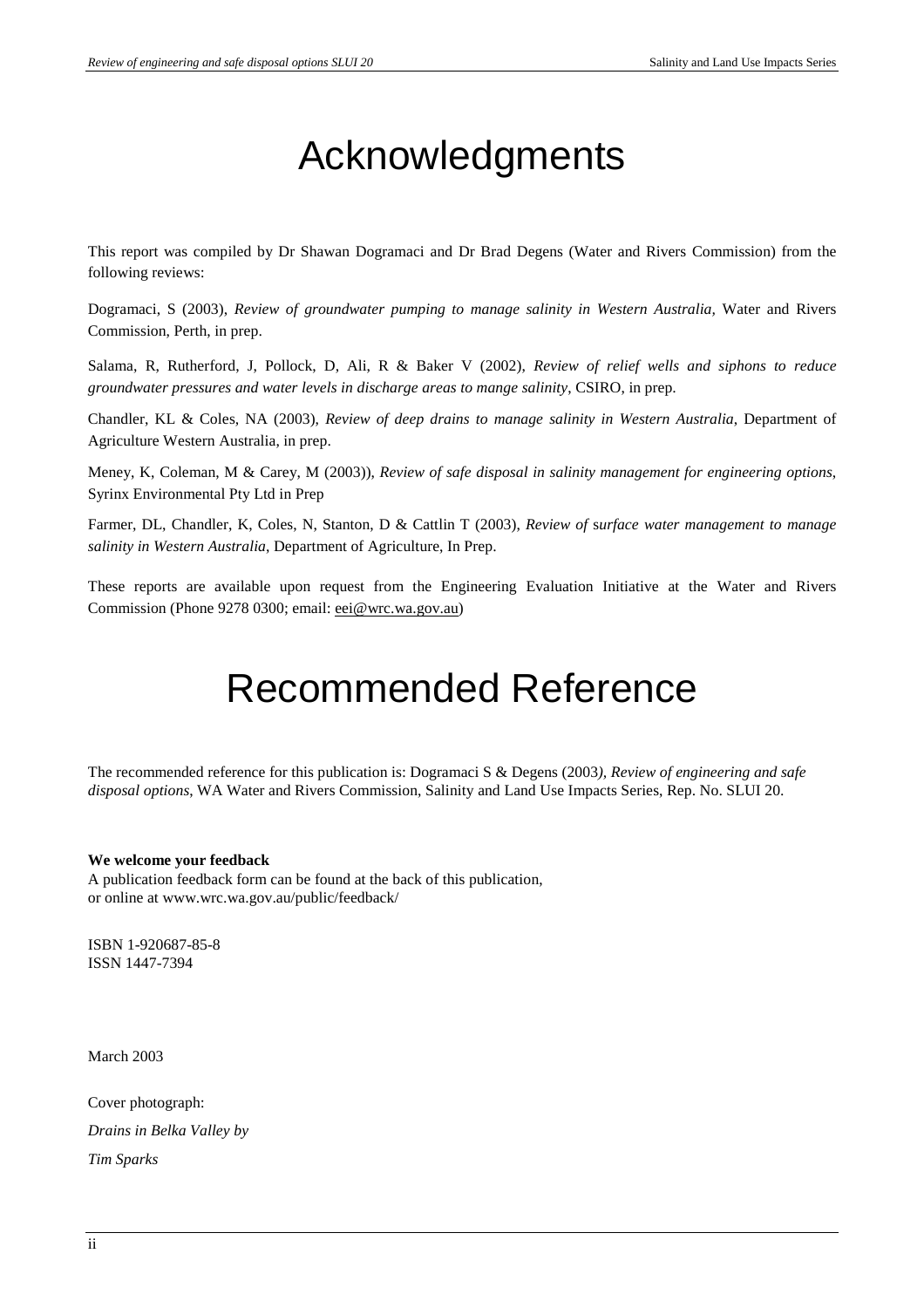## **Contents**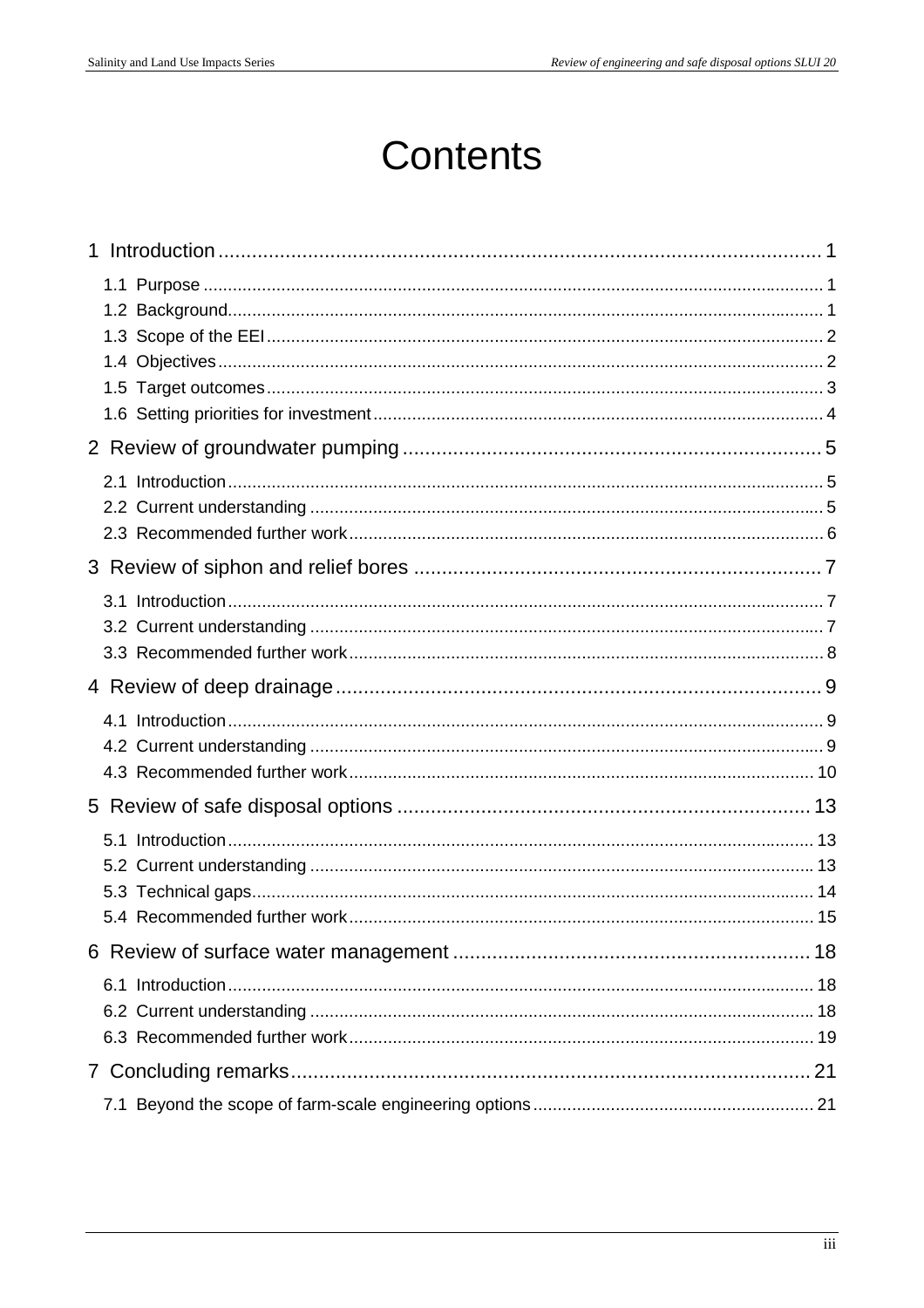# 1 Introduction

#### 1.1 Purpose

Engineering options such as deep drainage and groundwater pumping are increasingly being seen by many farmers and catchment groups as viable options to manage salinity. There are now over 11,000 kilometres of drains and banks installed and a significant number of groundwater pumping and siphon bore schemes established, with considerable interest in expanding the use of these across the Western Australian Wheatbelt.

There are widely differing opinions about the scale at which engineering should be implemented. Some consider that all water should be retained 'on-farm' while others suggest substantial arterial drainage schemes that include canals, feeder drains or groundwater pumping can be used to transport water to alternative disposal sites, including ocean discharge.

The Engineering Evaluation Initiative (EEI) being undertaken by the WA Government will encompass a range of on-ground projects to examine the performance of specific engineering options (Deep drains, groundwater pumping, siphon and relief, and surface water management), identify safe disposal options and plan for regional drainage.

This report presents a compilation of technical reviews and workshop discussion of current knowledge about salinity engineering and safe disposal options to determine the main technical problems in using these in WA. This report includes the outcomes of discussion at the Salinity Engineering seminar on the 4 March 2003 and the subsequent workshop with major interest groups on the 5 March 2003. The problems and technical gaps identified at these meetings will be used to determine priorities for investment by the EEI in on-ground works and form the basis for calls for expressions of interest in undertaking engineering evaluation projects.

#### 1.2 Background

The use of engineering to manage salinity is limited by difficulties in choosing an approach that will work, siting the construction and dealing with the water that is produced. The assessment of major drainage schemes or other engineering options at catchment scales is complicated by landscape changes due to the delayed impacts of initial land clearing. These changes appear to be inevitable and any assessment of engineering options needs to take into account these longer-term impacts which may not be fully apparent for at least 20 to 50 years.

The drive for increased engineering has been matched by increasing concern about the potential downstream impacts and resulting social conflict. In particular, there is uncertainty about the cumulative impacts of the many existing and planned local-scale drainage schemes, in terms of discharged water quality, increased flooding and the effects of regional drainage on estuaries, such as the Swan-Canning and South Coast Estuaries.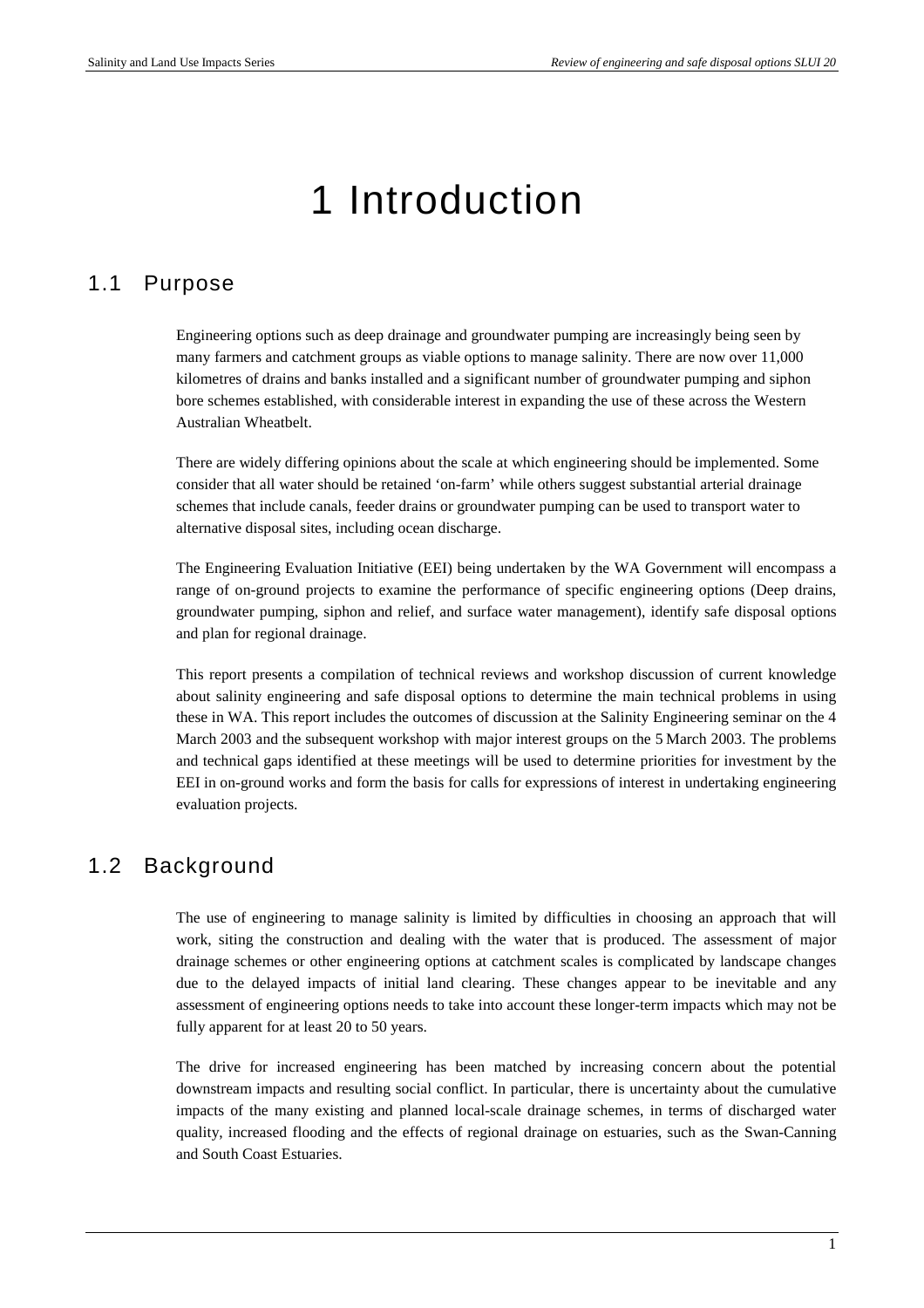It is within this context that more information is required to both assist farmers and catchment groups to plan and design engineering solutions and take account of environmental and social concerns. The early stage of many engineering schemes and the timing of the Engineering Evaluation Initiative presents the ideal opportunity to influence and encourage the appropriate use of engineering through better information about siting, performance criteria and selecting disposal options that limit downstream risks. The initiative also provides a forum to address the needs for more understanding and leadership on the complex issue of regional drainage.

In July 2002 the Minister for Environment and Heritage established the following Steering Committee to set the direction for the Engineering Evaluation Initiative:

- John Ruprecht (engineering and hydrology)
- Garry English (farming, State and Local implementation of salinity management)
- Gordon Davidson (farming, local government)
- Kevin Lyon (drainage)
- Neil Coles (agricultural water management)
- Tom Hatton (water and ecology)
- Greg Keighery (biodiversity and nature conservation)
- David Pannell (resource economist)

In addition, Dr Richard George (Department of Agriculture) participated with the Steering Committee in developing the program for the Engineering Evaluation Initiative as chair of the Catchment Demonstration Initiative Steering Committee.

#### 1.3 Scope of the EEI

This project is focused on improving the appropriate use of engineering options to manage dryland salinity for economic, social and environmental benefit through the following work areas:

- improved siting and design of engineering options to maximise performance at farm scale
- safe disposal of discharge waters
- implementation of options within a planned regional drainage context.

### 1.4 Objectives

The following are the objectives for each work area.

*Specific farm-scale engineering options*

- Identify the limitations to siting and design of engineering options for optimal performance.
- Undertake on-ground evaluations for information that will overcome these limitations.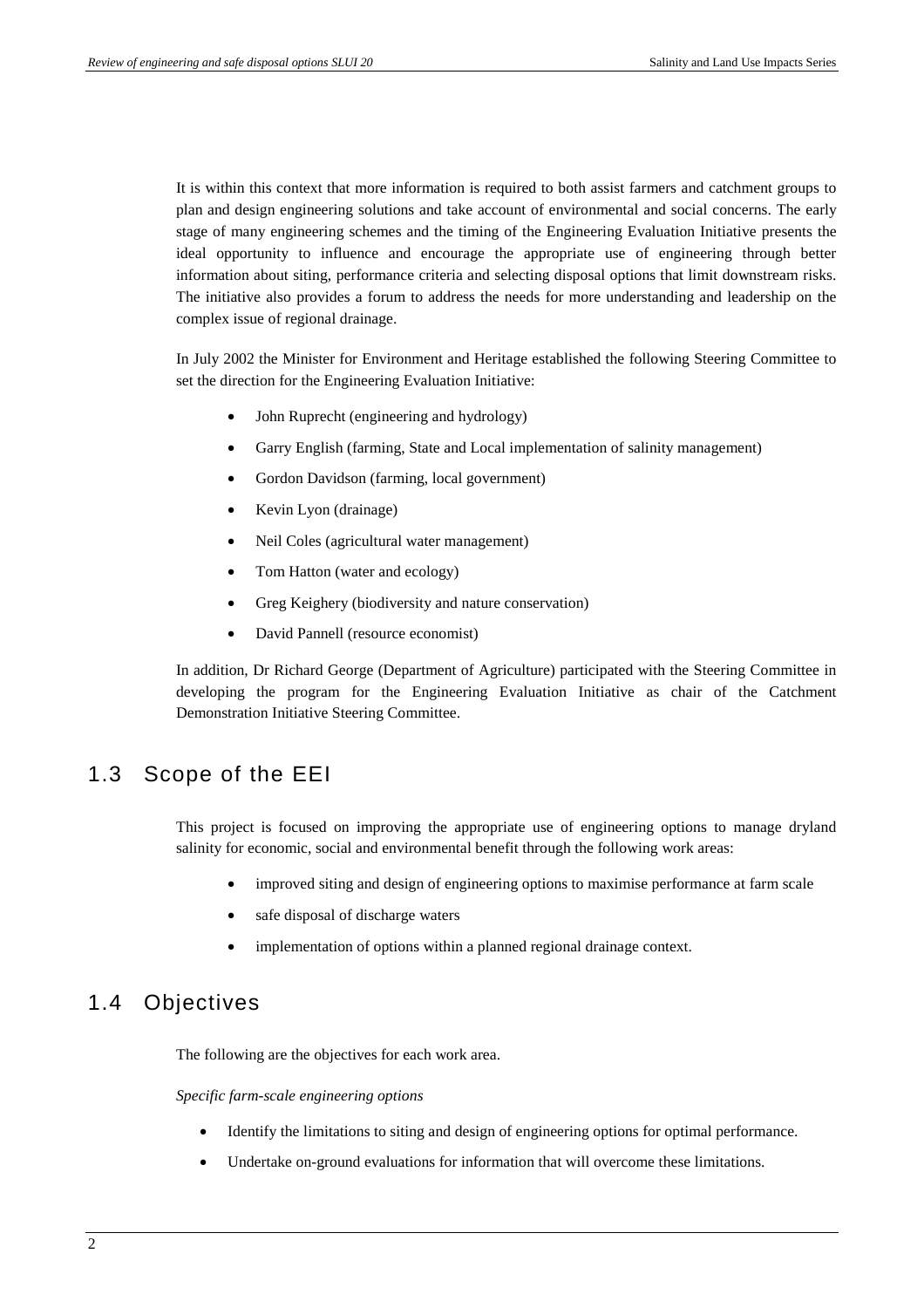- Develop decision support system (DSS) tools to select what and where engineering options will perform best.
- Provide guidelines and best management practices for groundwater pumping, deep drainage, relief bores, siphons, and surface water management.

#### *Safe disposal options*

- Review options for the safe disposal of drainage water including the productive uses of saline waters.
- Evaluate the characteristics of discharge waters from specific engineering options, analyse the likely effect of these for disposal options and develop risk-based approaches to assess suitable disposal options.

#### *Regional drainage planning*

- Evaluate the implications of rising groundwater trends and Land Monitor predictions of increased land areas with shallow watertables on agriculture, infrastructure, lakes systems and riverine environments.
- Develop the tools to evaluate the net cost/benefits of broad-scale integrated engineering proposals for the WA Wheatbelt.

#### 1.5 Target outcomes

The Engineering Evaluation Initiative Steering Committee has identified the main outcomes as:

- Improved application of engineering options to manage dryland salinity to provide benefits for landholders, communities and the environment.
- Farmer, contractor, community and agency consensus on the best sites where deep drains, groundwater pumping, surface water management or siphons/relief wells can be used to manage salinity.
- Widespread use of guidelines for a range of landscape forms. The stakeholders will be involved in the evaluations and production of the guidelines.
- Greater efficiency in evaluating potential options for the disposal of saline discharge waters. These options include natural basins, constructed evaporation basins and productive uses of saline water.
- Greater confidence in identifying safe disposal sites, including the development of tools to select safe options for disposal and provide a framework for the continuous incorporation of new information.
- Regional drainage plans developed with the commitment of the regional NRM group, community groups, farmers, state agencies and downstream interest groups.
- Understanding of the conceptual design, economic viability, funding mechanisms, and management responsibilities of major drainage schemes.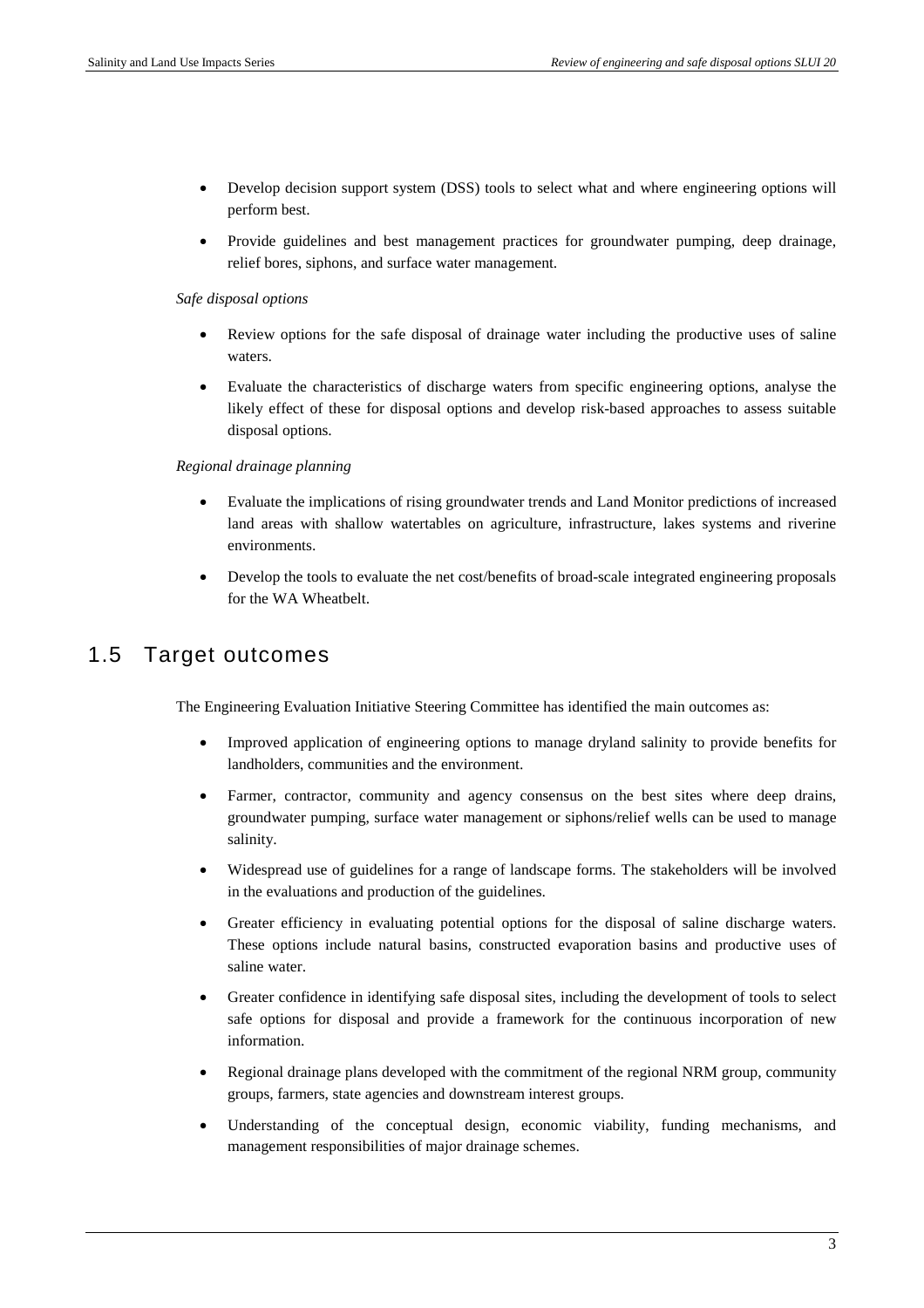### 1.6 Setting priorities for investment

Reviews of the four engineering options commissioned by the EEI to identify technical gaps in understanding siting, installation and maintenance of the engineering work to provide greatest benefits. A review of options for safe disposal was also commissioned to highlight the gaps in understanding of how to identify safe natural sites or to construct engineered evaporation basins to deal with the discharge water.

The results of these reviews and case studies were presented to an audience of farmers, land managers, scientists, other stakeholders and interested community members (about 160 people altogether) at a public seminar held at the Burswood-on-Swan reception centre on 4 March 2003. These presentations will be available on the web at www.wrc.wa.gov.au/salinity /EEI.

On the following day a workshop was held to discuss and recommend priorities for the on-ground investment of funds. About 50 key stakeholders participated in the workshop representing a broad crosssection of farmers, drainage proponents, community members, land-care representatives, conservation organisations (WWF), regional NRM group representatives, local government and state agencies involved in NRM (Department of Conservation and Land Management, Department of Agriculture and Water and Rivers Commission).

This document summarises the results of the technical reviews presented at the workshop and incorporates additional recommendations and agreed priorities identified during the workshop.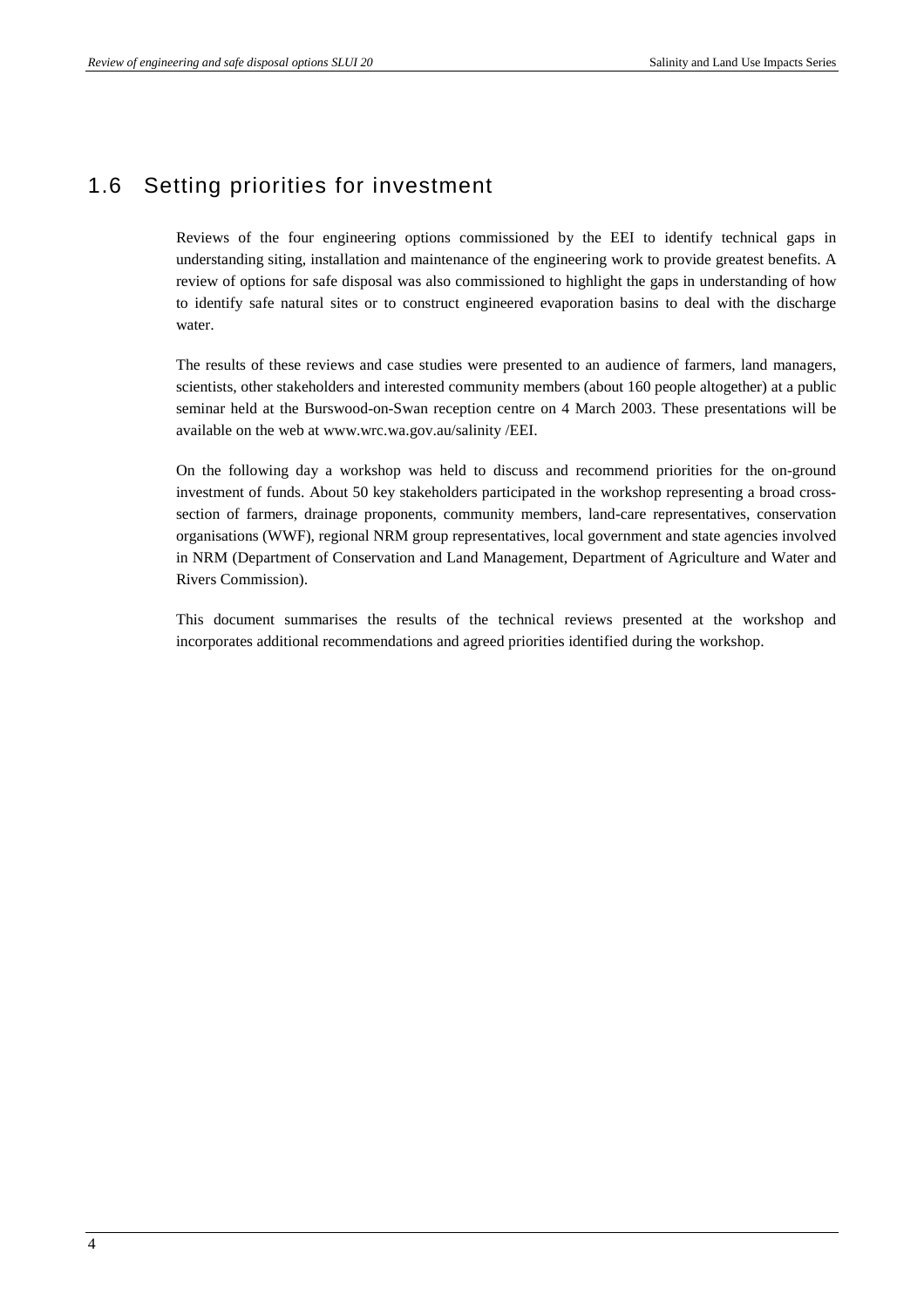## 2 Review of groundwater pumping

### 2.1 Introduction

Groundwater pumping is an effective method for lowering watertables in some areas within the Wheatbelt of WA. The response of groundwater to pumping is primarily dependent on the hydraulic properties of the water-bearing formations.

### 2.2 Current understanding

- 1. The effectiveness of pumping in lowering the watertable and recovering saline land depends on the degree of salinisation, soil and aquifer type. Detailed specific investigations will be needed to improve bore siting (rather than developing guidance maps) as the spatial variability of these properties makes it difficult to use current information at a farm-scale.
- 2. Pumping from high yielding palaeochannels will be effective if the overlying layer is pervious and not confining. The response time for groundwater to fall depends on the degree of connectivity between the surficial sediments and palaeochannel sediments.
- 3. Leaching salts from surface soils and the restoration of surface and subsoil structure and fertility are critical to the recovery of land after the watertable is lowered. In WA, draining soils can result in increased sodicity and associated problems for soil structure and drainage. Considerable intervention to restore agricultural productivity may be needed to deal with changes in subsoil chemistry and structure caused by draining the saline soil profiles.
- 4. The accumulation of iron (iron fouling) and related deposits in groundwater pumping systems is the common factor limiting the efficiency of pumping in recovering saline areas. This widespread problem leads to decreased pump performance and increased maintenance costs. Chemical shock treatment is considered the most effective treatment.
- 5. Groundwater pumping is a viable management option to lower the watertable but the costs of pumping exceeded the financial benefits. This was the main conclusion of cost-benefit analyses of pumping for six rural towns in the Wheatbelt (Brookton, Corrigin, Cranbrook, Katanning, Merredin and Morawa) conducted by Dames & Moore (2001).
- 6. On the other hand, the economic study of regional-scale salinity management options in the Collie River catchment suggests that groundwater pumping may be more economical than other engineering options when high value assets such as the water resources in the Wellington Dam are at risk.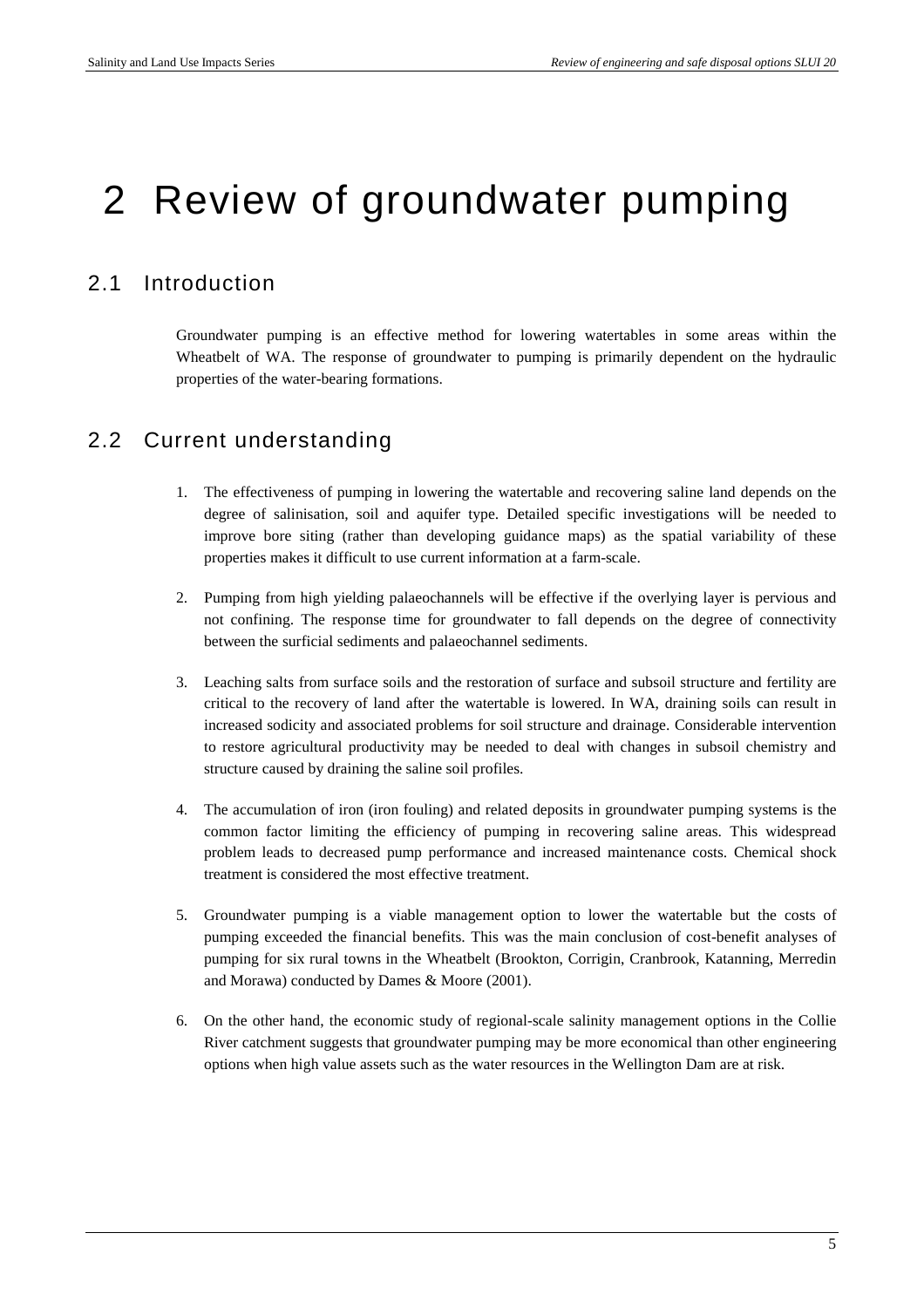### 2.3 Recommended further work

- 1. Select groundwater pumping sites that represent diverse landforms and aquifer types. Implement monitoring programs to enhance the current projects and effectively monitor the impact of lowering the watertable on assets at risk. These sites should include rural towns, agricultural land, and important public assets such as roads, water supplies and biodiversity conservation areas.
- 2. Establish a long-term pumping and monitoring project to evaluate the effectiveness of depressurising the deep aquifers in reducing soil salinity for various types of soils in the Wheatbelt. Many existing sites have appropriate bores that could be use to address this gap in current knowledge. This project is important because there is limited data and literature on leaching salt from soil profiles and restoring soils.
- 3. Undertake comprehensive cost-benefit analyses on using groundwater pumping to protect a range of public and private assets at catchment- to small-scale systems encompassing social and environmental impacts.
- 4. Use the Rural Land Value Spreadsheet, prepared by the Department of Agriculture, to carry out the simple cost-benefit analysis of groundwater pumping for reclaiming agricultural land. Increase the reliability of this simple assessment approach by including the time taken for recovery.
- 5. Evaluate and compare the efficiency and cost effectiveness of siphons, solar, wind and electric powered pumps.
- 6. Investigate preventative measures to avoid the clogging of pipes and pumps with iron oxides.
- 7. Monitor and analyse the effectiveness of the bore layouts of current projects (private and government projects, such as those in place in rural towns, and Maxon Farm, East Collie) over the next four years.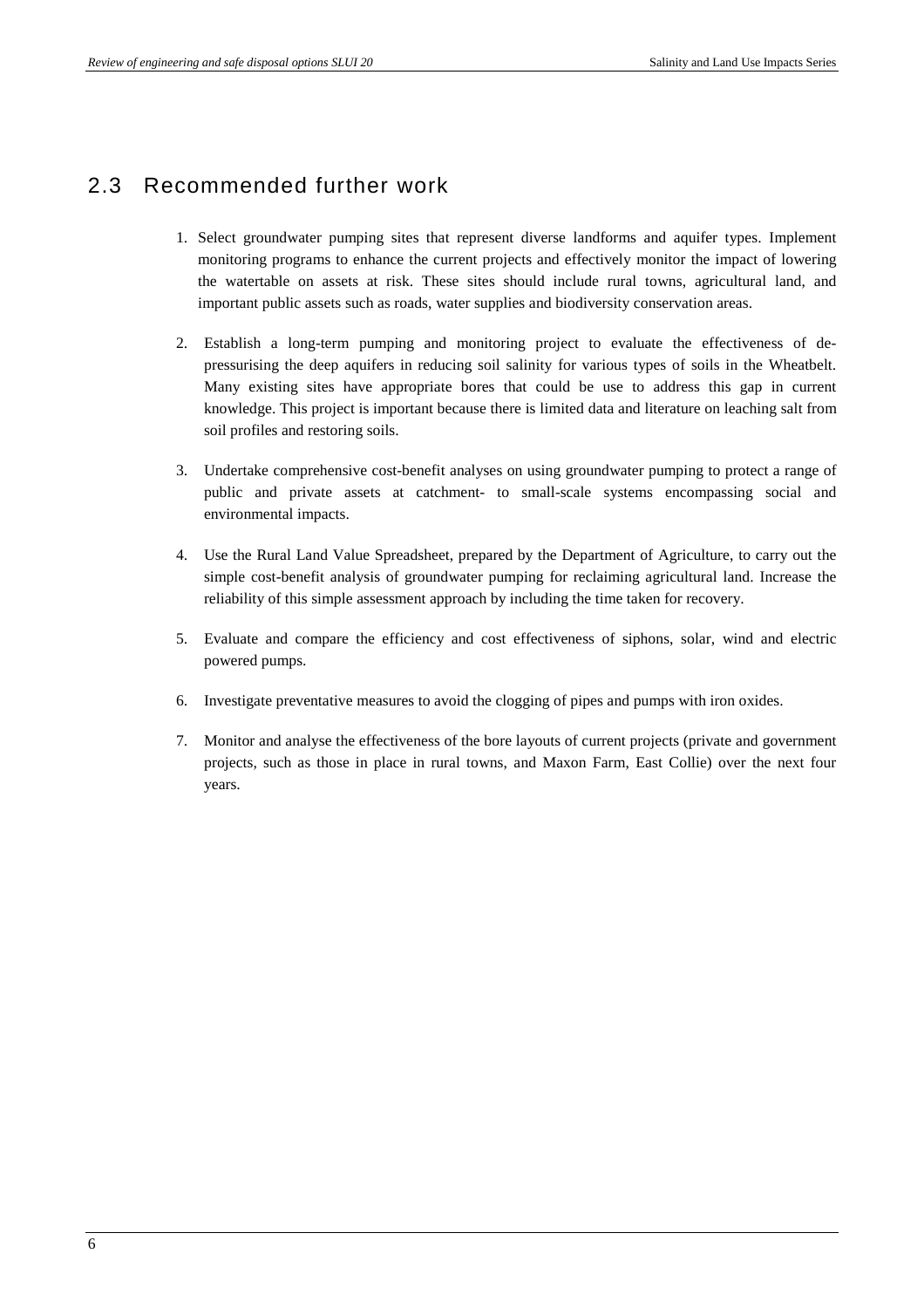## 3 Review of siphon and relief bores

## 3.1 Introduction

A siphon bore is essentially a passive vacuum pump. The siphon bore is a closed pipe or conduit which conveys water from a point of higher hydraulic head to one of lower head after raising it to a higher intermediate elevation which is under negative pressure. Siphons have a maximum theoretical lift of 10.2 m (equivalent to atmospheric pressure) but a maximum practical lift of 8.3 m (the decreased lift is due to the vapour pressure of water and friction head loss).

Pressure relief bores, called artesian bores continuously discharge at or near the soil surface. The groundwater pressure enables water to passively discharge to the soil surface.

## 3.2 Current understanding

#### *Siphon bores*

- 1. Additional and regional projects to characterise the different hydrogeological provinces in terms of the effectiveness of siphon bores in managing salinity at farm scale will not substitute for the detailed site-specific studies and will only be a waste of resources.
- 2. The effectiveness of siphon bores in lowering the watertable depends primarily on the difference in elevation between the watertable and the discharge point. This means that siphon bores function on hillsides, but not on broad valley flats.
- 3. While the technology and expertise for constructing groundwater bores that can be used as siphon or relief bores are well known and applied by farmers in all parts of the Wheatbelt, the bore effectiveness has only been assessed in the Great Southern.
- 4. All successful constructed siphon and relief bore sites are located in natural discharge areas. Relatively high yielding borefields are mainly due to more transmissive aquifers and the gradient of the landscape and perhaps the enhanced recharge from dams and banks upstream of the bores.
- 5. Siphons can be very effective in discharging low to moderate volumes of groundwater in suitable hydrogeological conditions and with proper bore design. However, crop productivity will not improve unless the reduced water levels are accompanied by the leaching of accumulated salts.
- 6. Although there are regional maps of terrain, soils, geology, geomorphology and, in some areas, detailed hydrogeology, the spatial variability of these properties in WA makes it difficult to use the available information on the paddock scale to site bores successfully.
- *7.* Failure in siphon operation is mainly caused by poor design (air leak) of the discharge pipeline.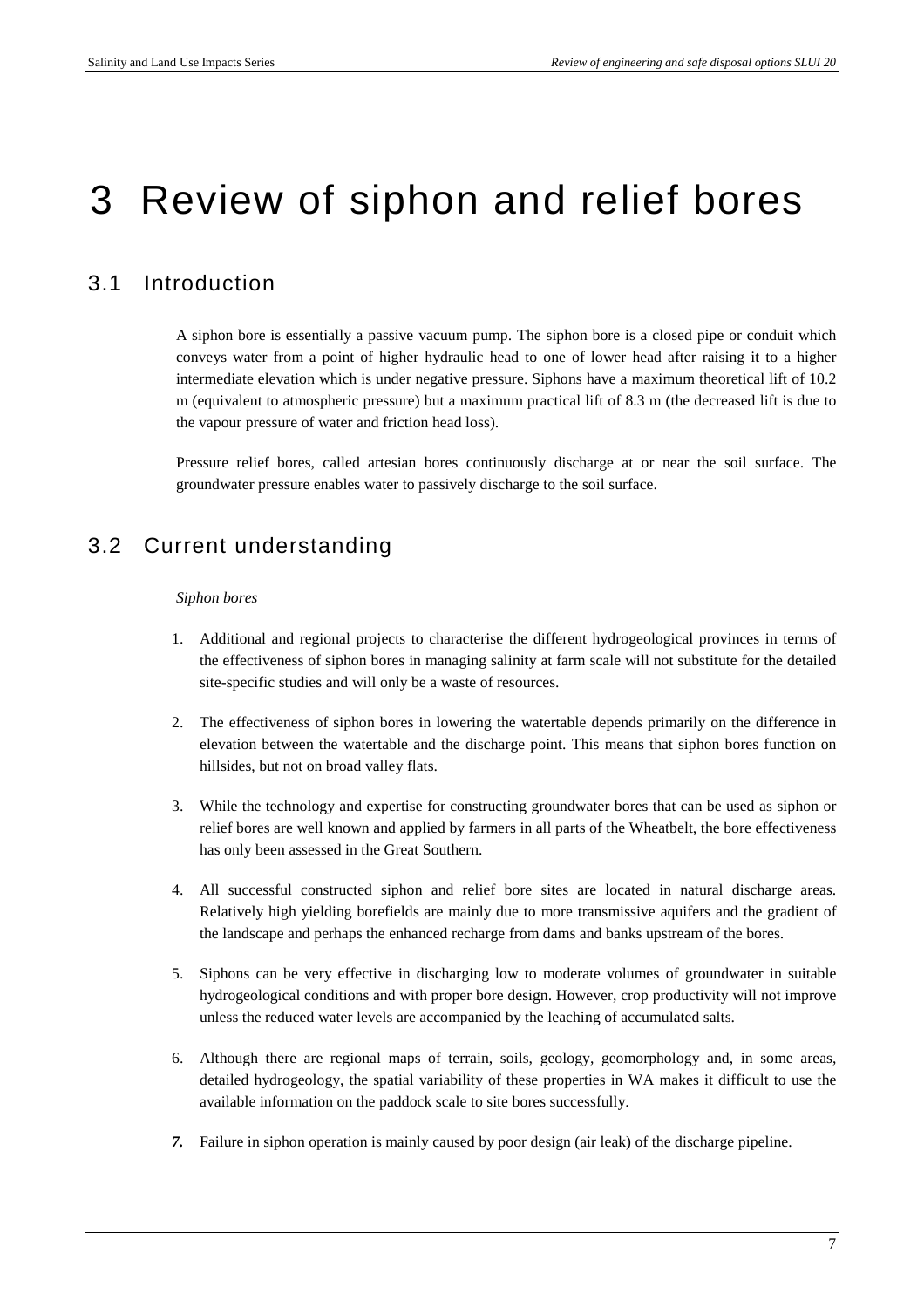8. Most of the siphon bores investigated in the Great Southern have been effective in lowering groundwater locally.

#### *Relief bores*

9. Relief bores can reduce pressure head in discharge areas. They are not, as such, effective in recovering saline land as they do not lower the water level below the surface at the discharge area (unless constructed with a sub-surface outlet). However they can halt salinity spread in the catchment if they are designed to remove the additional recharge and may reduce the severity of the salinity.

10. Relief bores can successfully be used to relieve hydrostatic pressure and to halt saline seepage from farm dams.

11. Relief bores are always constructed in the lower areas of the landscape which are the natural actual or potential groundwater discharge zones. Salt export to these sites will continue until all the mobile salt in the catchment is depleted. This can take from a few hundred to a few thousand years.

12. Relief bores may be more effective when installed at the base of a deep drain.

### 3.3 Recommended further work

- 1. Evaluate and communicate the results of the current investigation in the Great Southern to allow farmers to assess the suitability elsewhere.
- 2. Investigate the off-site impacts of siphon and relief bores in terms of chemistry, hydro-period, salinity other environmental effects compared with 'do nothing' option.
- 3. Systematic analysis of cost and benefits for relief and siphon bores has not been carried out, but there are several studies associated with groundwater pumping for mitigation of salinity that might be relevant to cost-benefit analysis of siphon and relief bores.
- 4. Conduct a trial of combined relief and siphon bores.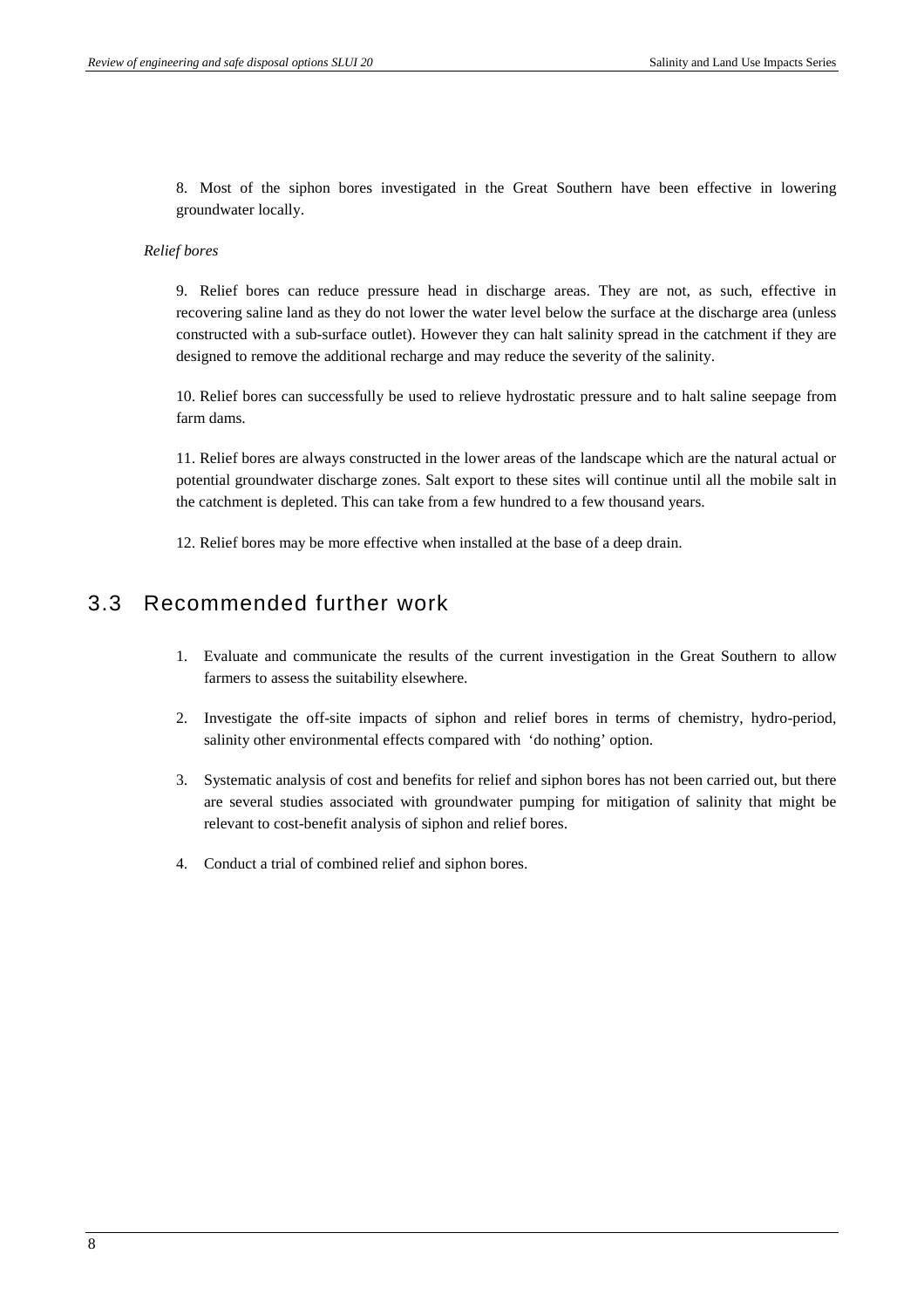# 4 Review of deep drainage

### 4.1 Introduction

Deep drains collect and transport groundwater and, at times, surface water across the landscape.

Deep drains are typically used where the natural drainage system is inadequate to remove the inflow of water and salts in rainfall and irrigation water. In these areas, accumulated water and salts in the soil profile decrease land capability such as agricultural production. An artificial or man-made drainage system increases discharge by removing water. Draining saline agricultural land can significantly improve crop production because it prevents waterlogging and may lower the soil salinity in mid to long term.

The main types of deep drainage include:

- Deep open drains
- Deep closed (leveed) drains
- French drains
- Pipe drains
- Mole drains

French, pipe and mole drains can be classified as deep subsurface drains.

Deep surface drains (open and leveed) remove land from production; restrict the use of machines and movement of livestock; may require bridges and culverts; have a higher risk of slumping and transmission losses; and require more maintenance. The area of cultivable land lost and the maintenance requirements may be less with subsurface drainage systems (French, pipe, mole) but the installation costs may be higher due to the materials, equipment and skilled manpower involved. In general, deep surface drains are most suitable for larger-scale drainage, while deep subsurface drains are most suitable for smaller, more intensive drainage systems.

#### 4.2 Current understanding

1. The preliminary results from the only two comprehensive investigations (Dumbleyung and Narembeen) indicate that 2 m deep drains are effective in lowering the watertable up to 0.5 m for approximately 150 m from the drain. The lateral extent of the drain's influence of the watertable depends mainly on soil characteristics.

#### *Causes of variability with drain performance*

2. Transmission losses (the reduction in downstream flow of a deep drain) can be significant, particularly in large-scale drainage networks which may traverse a wide range of soil and landscape types. The exact extent and impacts of transmission losses are not well understood as they have not been formally studied in WA.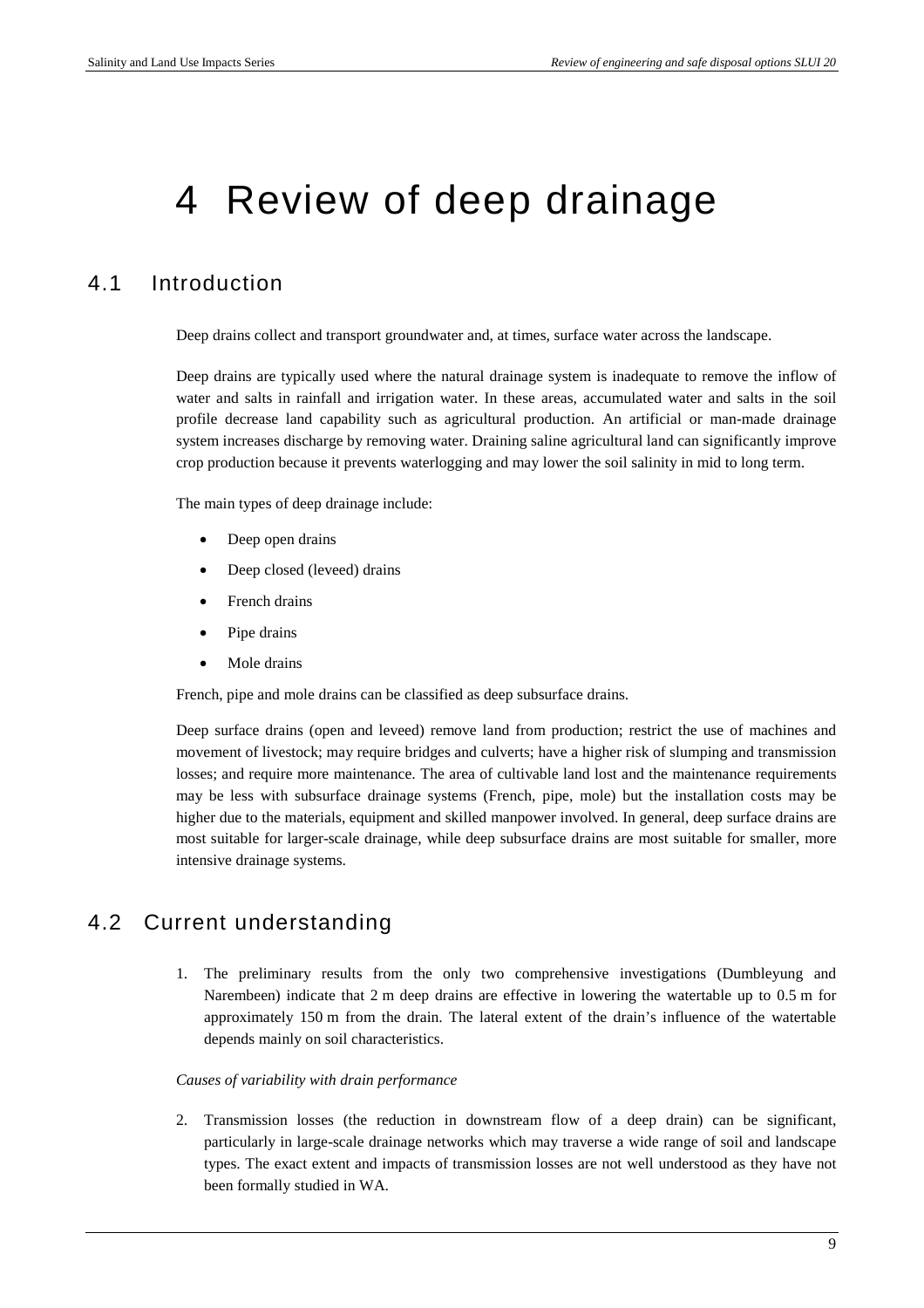*3.* It is difficult to transfer results from studied drains to other areas because the Wheatbelt soils and landforms are so varied. There have also been large variations in maintenance problems with drains that can greatly influence the functional life and impacts of drains on down-stream farms/environments.

#### *Chemistry of drainage waters*

4. The geochemical processes occurring in deep drains in the southwest are poorly understood. The presence of iron oxides, other indurates and low pH drainage waters in many deep drains in WA has been noted but their significance for drain function is not yet well understood. There is conflicting evidence concerning the drainage of sodic soils. While sodic soils require pre-drainage treatment, this is rarely adequately done, if done at all. If sodic soils are to be treated, then the types of pre- and post-drainage treatments available and application rates to avoid loss of soil structure and land capability must be determined. Furthermore, the rehabilitation time for sodic soils using drainage and treatments is unclear. It is also necessary to alter the design of deep drains constructed in sodic soils to ensure stability. Shallower batters are suggested, but this has not been quantified.

#### *Financial aspects*

5. A generic economic evaluation concluded that to break even it would be necessary to reclaim/protect a strip extending between 25 and 90 metres on either side of a drain (depending on assumptions as to the frequency of drain maintenance and the applicable gross margins). The two most recent studies, Narembeen and Dumbleyung, exceed this criterion. A critical limitation of this analysis is the availability of crop yield responses that can be attributed to the impact of drainage.

## 4.3 Recommended further work

#### *Priority*

- 1. Develop an appropriate site test to assist with effective drain planning and design. The site test can be used to estimate the permeability of soil at a site, and possibly to detect the presence and connectivity of preferred pathway flow.
- 2. Construct a series of deep drains in different soil and landscape types, with pre-drainage watertable data. Conduct a thorough site investigation, including permeability estimates via auger hole method at each site and design the drain accordingly. Measure the flow and watertable drop at the site, and compare with those predicted using standard drainage theory with estimated soil permeability. Monitor the decay of the drainage structure and determine whether the auger hole method was an adequate predictor of soil strength for stability. Use existing drains if relevant or new to develop tests and principles.
- 3. Collate all crop productivity data and analyse whether it is likely to be a realistic measure of drainage performance, given seasonal variability and lack of pre-drainage data. If it has potential to be an effective measure, determine the number of years of data is required to estimate increased production. Examine whether soil salinity, soil moisture content and depth to watertable are more accurate measures.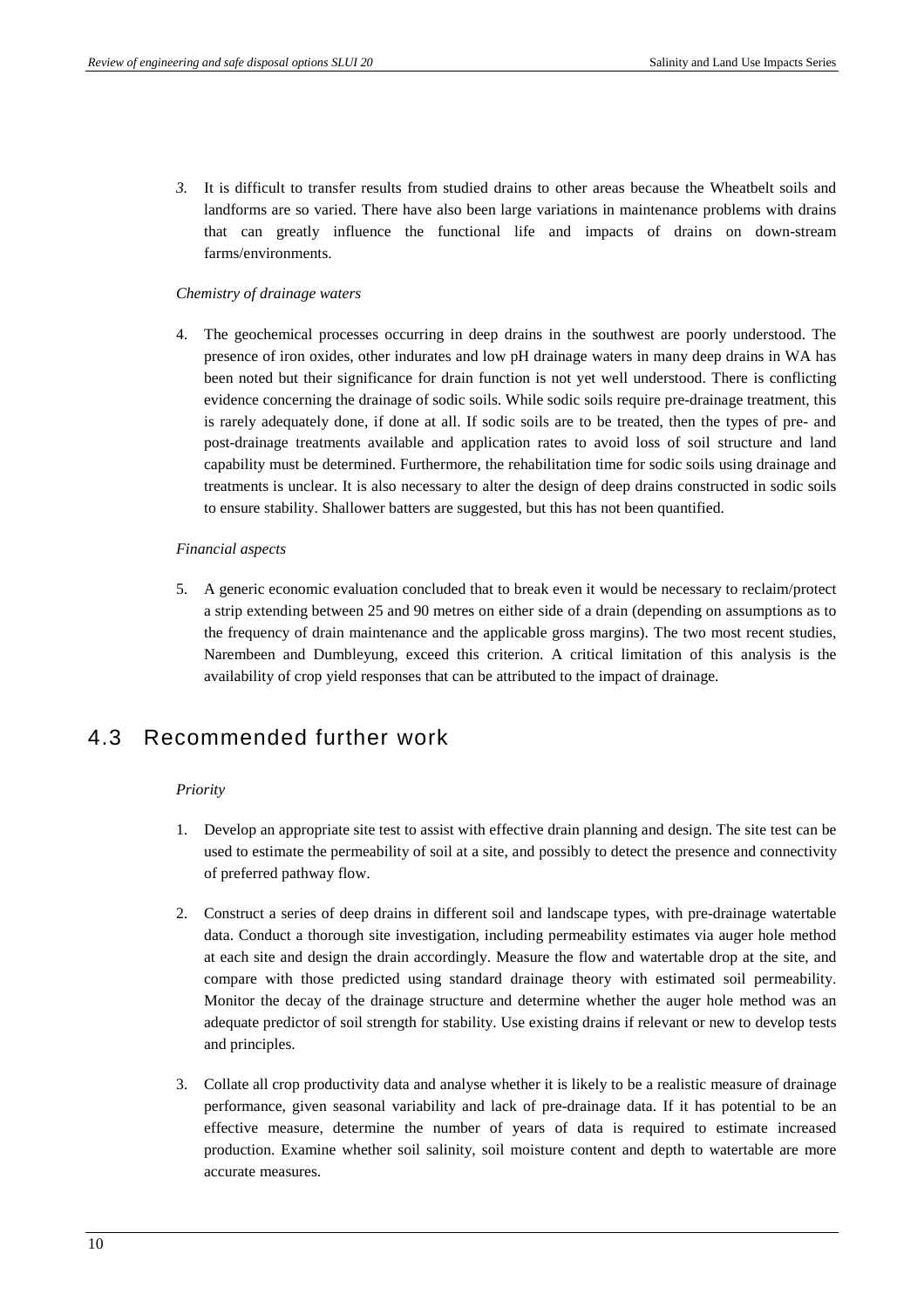- 4. From the existing and future data, develop a list of standard methods that should be used to monitor deep drains and determine the minimum necessary controls for WA conditions. Develop simple monitoring techniques (for example, the extent of sedimentation and the quality of drainage water) for landholders to use to improve the success and maintenance of their deep drains.
- 5. Quantify transmission losses along the constructed drains compared to evaporation loss, and their impacts downstream.
- 6. Improve the prediction of potential drainage discharge quality from pre-construction measurements of water chemistry, pH and EC. Investigate pH and EC of existing deep drains in the Wheatbelt, determine whether there is a spatial relationship, and whether it can be used as an indicator of drainage performance or potential discharge quality problems.
- 7. Develop and promote field tools for determining the level of sodicity of soil and required treatment.
- 8. Investigate the process of acid water generation in drains, impacts on sub-soils and drainage function and solutions to neutralise acid waters (capacity for soils to neutralise water in drains, downstream or with addition of amendments to drains).

#### *Financial aspects*

- 9. Evaluate costs and benefits of drainage systems. This must include intangible (non-market) factors, such as social and environmental costs, as well as opportunity costs. Compare case studies using standardised units, such as \$/km or \$/ha.
- 10. Compile an up-to-date list of costs for constructing and maintaining deep drains of different designs in different landscapes.

#### *Lower-priority*

- 1. Develop a standardised list of criteria for determining the success of drainage systems. These criteria may include cost recovery, reductions in groundwater levels, salt leaching, land recovered/protected or increased crop productivity. Use these criteria to assess existing and future drainage networks.
- 2. Investigate the use of watertable levels as a criterion for the success of drainage systems. Experiment to determine the critical depth for different soil types and uses.
- 3. Investigate innovative approaches such as using passive relief wells in conjunction with deep drains, biopolymer drains (use of a slurry to stabilise banks), and tyre drains. Is it technically and economically feasible, and if so, what are the design principles? Construct a deep drain with passive relief-bore along the base and compare with the performance of a standard deep drain. This may include monitoring the quantity and quality of drainage water (especially acidic) of existing tyre drains and the benefits and limitations of using tyres as filling.
- 4. Investigate the post-drainage treatment required to assist with crop productivity or asset protection. Refining treatments such as ripping and application of gypsum should be part of this work.
- 5. Investigate in-drain methods to reduce discharge volumes and treat low quality drainage water to minimise disposal problems.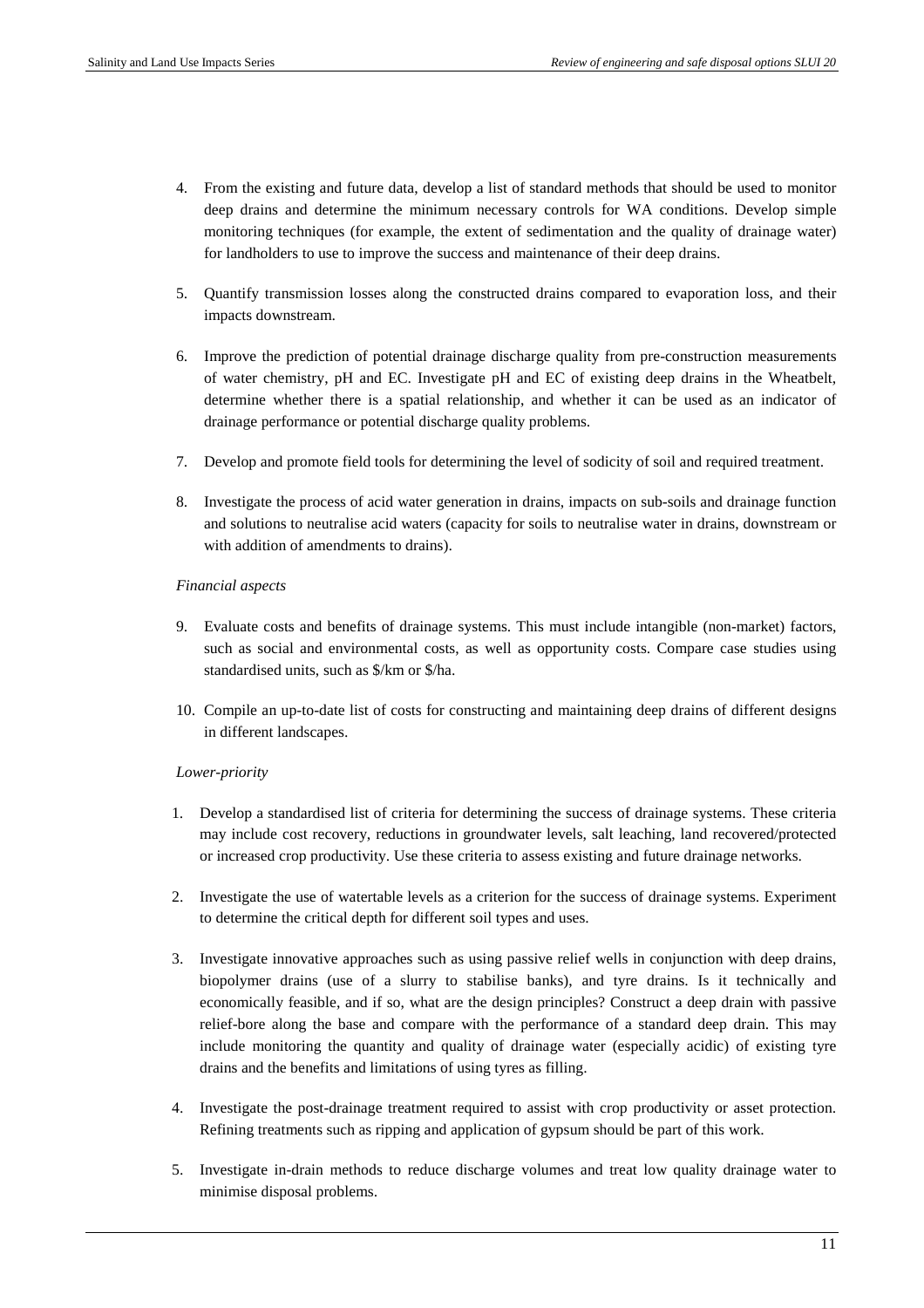- 6. Investigate existing deep drains with stepped batters for benefits and limitations in different soils and landscapes. Determine where stepped batters are most effective and develop preliminary best-practice design and maintenance. Construct a deep drain with stepped batters to test the best-practice guidelines and compare with a drain with straight batters.
- 7. Investigate existing drains constructed in sodic soils (high in sodium) for suitability of the drainage design and soil type. Develop best practice guidelines for drains constructed in sodic soils and construct a drain to test the design.
- 8. Develop a tool for contractors and landholders, which calculates design aspects such as drain spacing, width, and batter slope, from inputs such as soil type, permeability, depth, grade, depth to watertable.
- *9.* Investigate the current best-practice design and maintenance of deep drains and see whether there is scope for modifications that reduce the risk of downstream impacts of the drains. The modified best practice would need to be field tested with deep drains constructed and managed in a range of soil landscapes.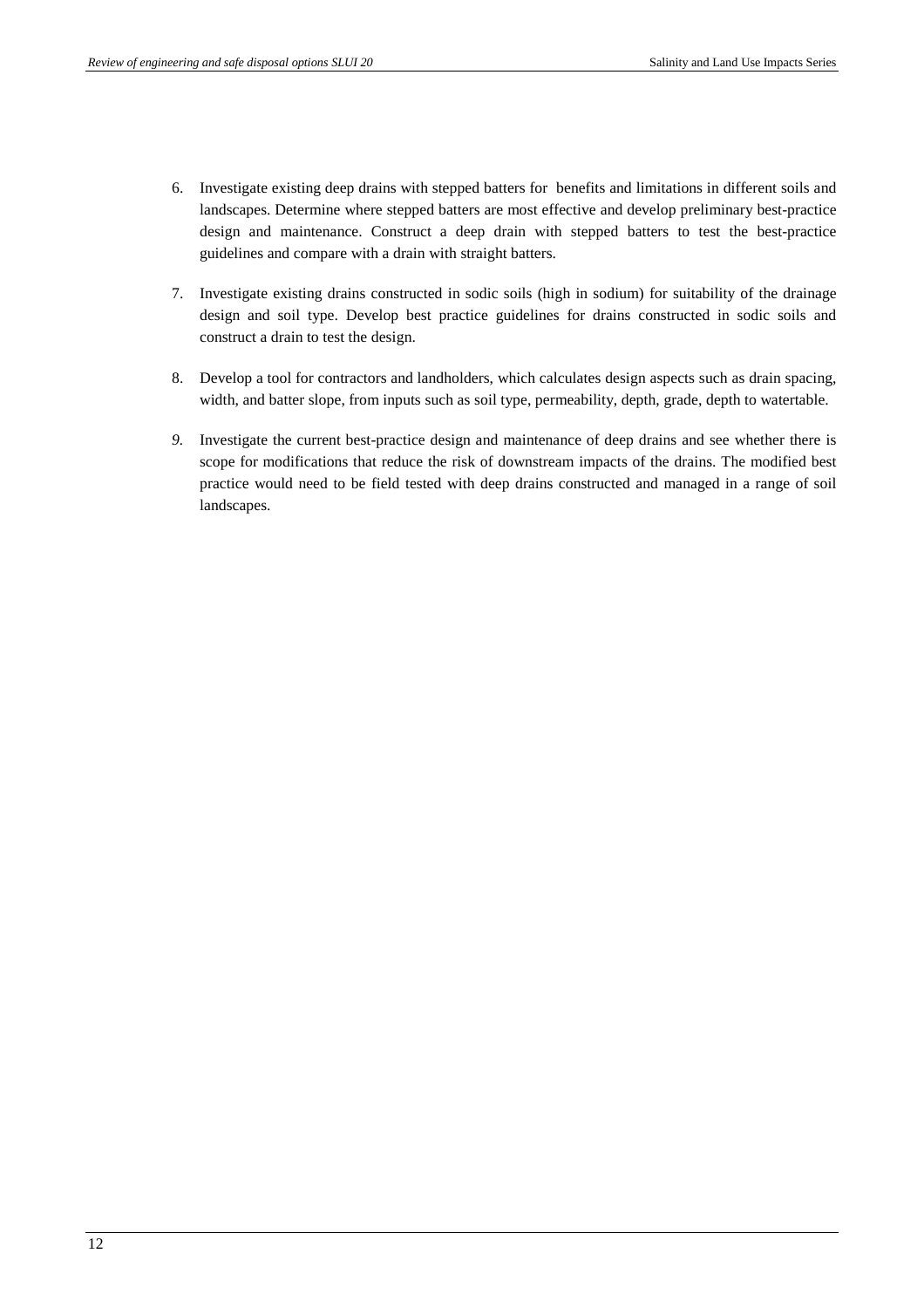## 5 Review of safe disposal options

### 5.1 Introduction

There is concern in the WA Wheatbelt regarding how to manage the water discharged from engineered schemes designed to reduce salinity. Large drains that allow saline (up to twice seawater salinity) or acidic (less than pH 5) drainage water to flow downstream onto neighbouring land, natural waterways, wetlands and/or salt lakes have been and are being constructed. There is a lack of specific information on the effects of discharge water on downstream properties, ecology and communities. Preliminary results of engineering schemes indicate that, across the state, there is considerable variation in discharge water quality and quantity, which is likely to have widely varying impacts on receiving sites. High salinity, large volumes, low pH, dissolved heavy metals, nutrients and sediment loading are the main water quality problems that pose significant risks to downstream land productivity and ecological values.

There are currently several options for the disposal of discharge water from engineering schemes:

#### **Natural Disposal Sites**

- Direct disposal to natural waterways or wetlands
- Disposal to natural playas and salt lakes

#### **Engineered Disposal/Re-use**

- Direct disposal into local constructed evaporation basins
- Disposal to modified playas and salt lakes for controlled release and flood control
- Fodder/aquaculture productive re-use of discharge water (serial biological concentration, artificial saline wetlands) and disposal to evaporation basins
- Industrial or commercial use of saline water (solar ponds, mineral extraction) and disposal of effluent.
- Disposal into an arterial drainage network to the sea

The purpose of the safe disposal review was to evaluate all available literature and data on the safe disposal of drainage waters within the Wheatbelt of WA, and other parts of Australia and the world where applicable.

#### 5.2 Current understanding

There is very little known about what constitutes safe disposal in natural sites. There are two principles to disposal relating to the way in which discharge is dealt with –

- Redistribution to either natural sites or artificial sites involving management of salt balances and distributions within landscapes (which has been likened to managing the evaporation of water in the landscape and re-internment of the salt rather than attempting to move salt stores)
- Release via arterial disposal to the sea (although this may also result in local redistribution via leakage from channels *en route*)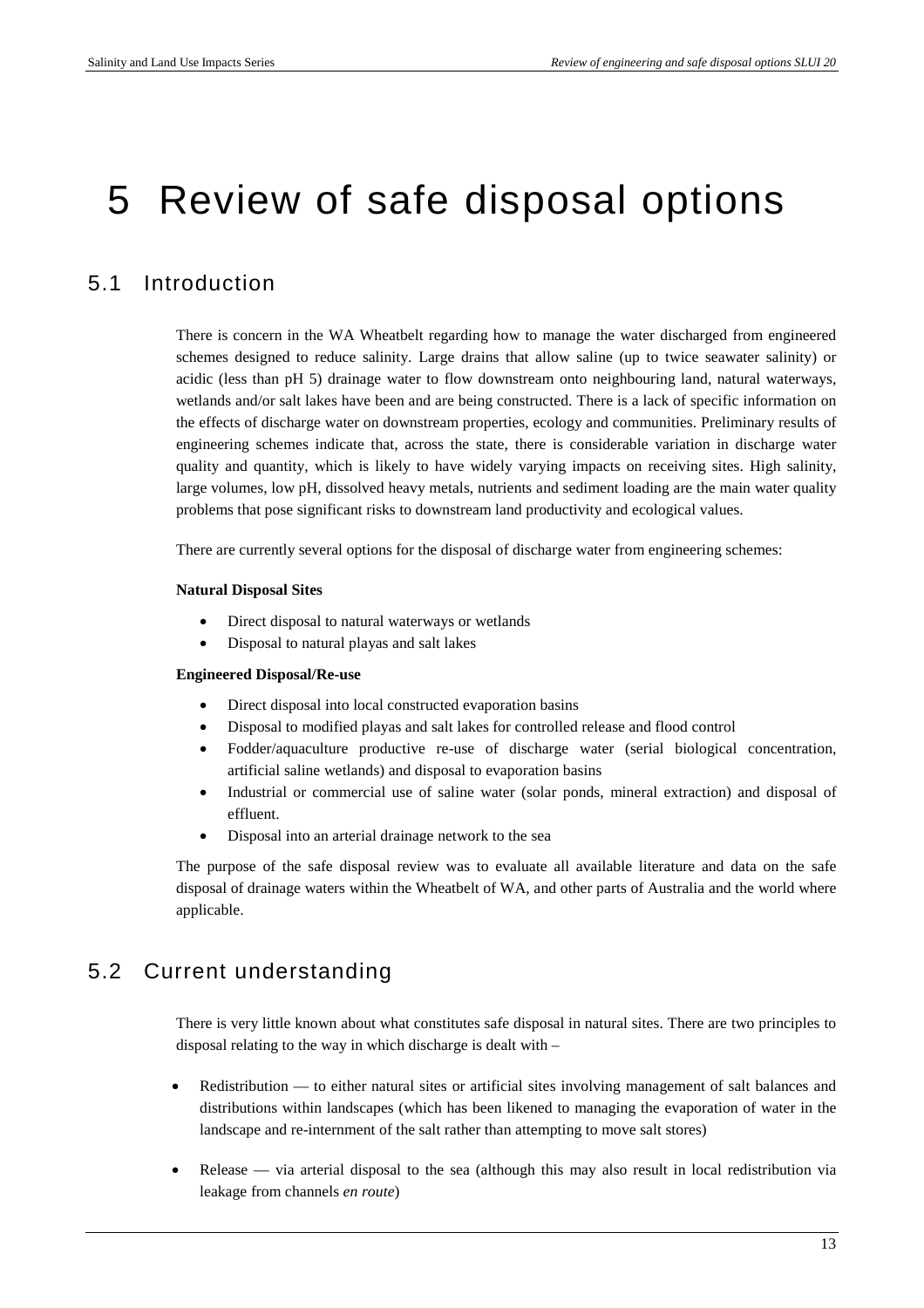Most disposal has consisted of discharge directly to natural waterways, lakes or depressions with little prior assessment of the criteria for safe disposal. This assessment is limited by information on ecosystem responses to saline discharge and the availability of this in a format for use by farmers, community groups and land managers. Where criteria have been set there has been little or no monitoring to verify or refine safe disposal criteria, particularly in comparison with the "do nothing" scenario. Balancing the short-term impacts of intervention against forecast long-term impacts if no intervention occurs remains an unresolved dilemma.

Disposal to constructed basins is a technically sound option, with considerable understanding of design and performance known from their use to dispose of water from groundwater pumping schemes in the Murray-Darling Basin. While the use of disposal basins in WA has been limited by siting problems and construction costs, integrating the basins with productive uses for saline discharge may provide an offset to these problems.

Little is known about the construction and performance of modified natural basins or the benefits/costs of retaining discharge for controlled release during floods. This option presents opportunities for the safe disposal of discharge waters within contained areas for long-periods with periodic flushing and/or release during high flows to rejuvenate the disposal capacity of the site.

There is little knowledge of the suitability or opportunities presented by other safe disposal options incorporating serial biological concentration, salt-tolerant fodder production from artificial saline wetlands, solar ponds or mineral extraction. These options present opportunities for farm-scale productive uses of saline water as well as larger scale uses suitable for larger sub-catchment drainage schemes.

### 5.3 Technical gaps

The technical gaps can be generalized as:

- 1. *Uncertainty in the current effects of catchment water and salt inputs on remnant native ecosystems*.
	- Current baseline information is extremely poor and limiting to formulate the criteria for potential disposal sites. The information is also needed to identify the limits for disposal in numerous sites with "marginal" or uncertain ecological value sites to ensure that disposal does not unnecessarily degrade these sites.
	- There is also a paucity of knowledge on scoping where discharge can benefit degraded natural ecosystems by establishment of new salt-land ecosystems.
	- The hydro-period (number of days and extent of waterlogging) that remnant ecosystems can tolerate is a critical unknown for many systems.
	- There is little known about the impacts of natural discharge from surrounding landscapes and salt loads on remnant ecosystems compared the changes that would occur from engineering discharge.
	- The lack of knowledge about the risks of modifying degraded natural sites to use as disposal basins or the opportunities and costs of controlled release from these during flood events. More information is also needed to integrate productive uses of discharge with modified basins.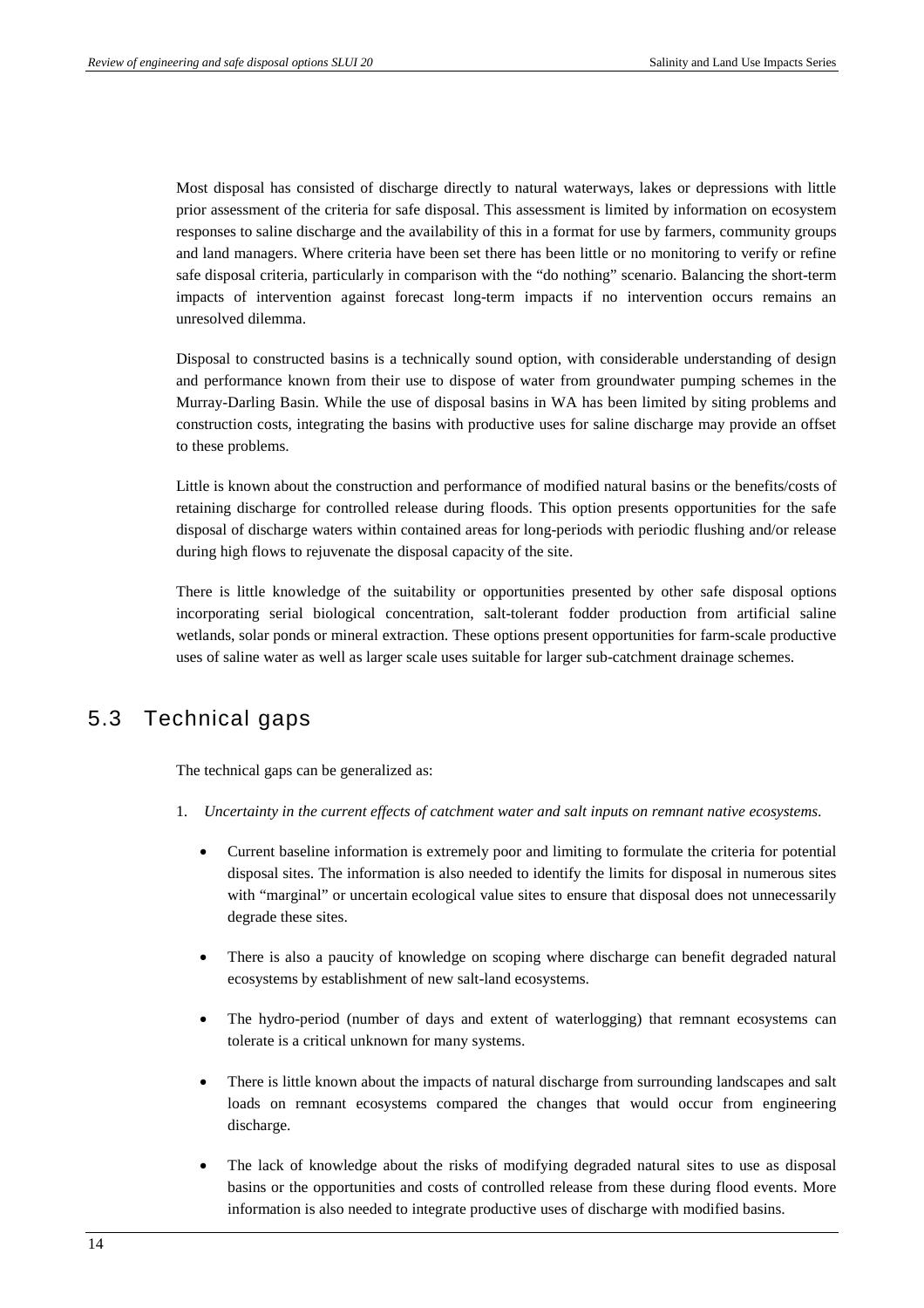- 2. *Poor understanding of the long-term hydrological and geochemical risks of disposal to natural sites:* The long-term on-site and off-site risk associated with sacrificial disposal sites beyond impacts on ecology (lakes, wetlands and drainage lines) is unknown. This gap relates to risks of disposing to sites where protection of the ecology is not an issue (degraded sites).
- *3. Impacts of transmission losses from drainage system:* The effect of transmission losses from drainage systems on natural vegetation, particularly the effects on ecosystems where drainage/disposal channels traverse areas where the ground-water is below the channels. These losses need to be considered in relation to evaporative losses that would result in hypersaline recharge.
- *4. Impacts of changes in surface water volumes and quality on estuaries.* The impacts of the "do nothing" scenario vs changes in discharge from engineering landscapes on estuaries is not known. Engineering may result in changes in the hydroperiod of the estuaries and interaction with coastal environments (particularly when estuaries open to the sea more often) greater than would occur without engineering.
- *5. Uncertain benefits of productive uses of discharge*: Little is known of the suitability of discharge from various engineering schemes for productive uses (particularly on-farm uses) or the cost-benefits of different reuse options.
- *6. Poor understanding of the social and economic opportunities and costs of all disposal options*:
	- The social and economic aspects of disposal options (integrated with environmental impacts) are poorly understood. This is needed to support development of an improved decision support system (DSS) process to guide landowners and managers towards making better decisions about disposal options.
	- The costs and benefits of allowing salinity to reach equilibrium (taking no action) compared with intervening with engineering need to be explored. Social and economic assessments need to include equity issues, both within and between generations and public vs private benefits/costs.

#### 5.4 Recommended further work

The table below presents a synopsis of the specific recommendations of the Engineering Evaluation Steering Committee endorsed at the workshop. These were recognised as forming the basis of specific actions that could be taken within the context of the priority recommendations below.

| <b>Specific technical recommendations</b>                                                                     | <b>Relevant</b><br>engineering<br>options                                             |  |  |  |  |
|---------------------------------------------------------------------------------------------------------------|---------------------------------------------------------------------------------------|--|--|--|--|
| Clarify risks associated with disposal in natural systems                                                     |                                                                                       |  |  |  |  |
| Understand effects of constant base flows<br>compared with periodic flushes from non-engineered saline areas. | Groundwater pumping,<br>siphon/relief bores and<br>drains with constant base-<br>flow |  |  |  |  |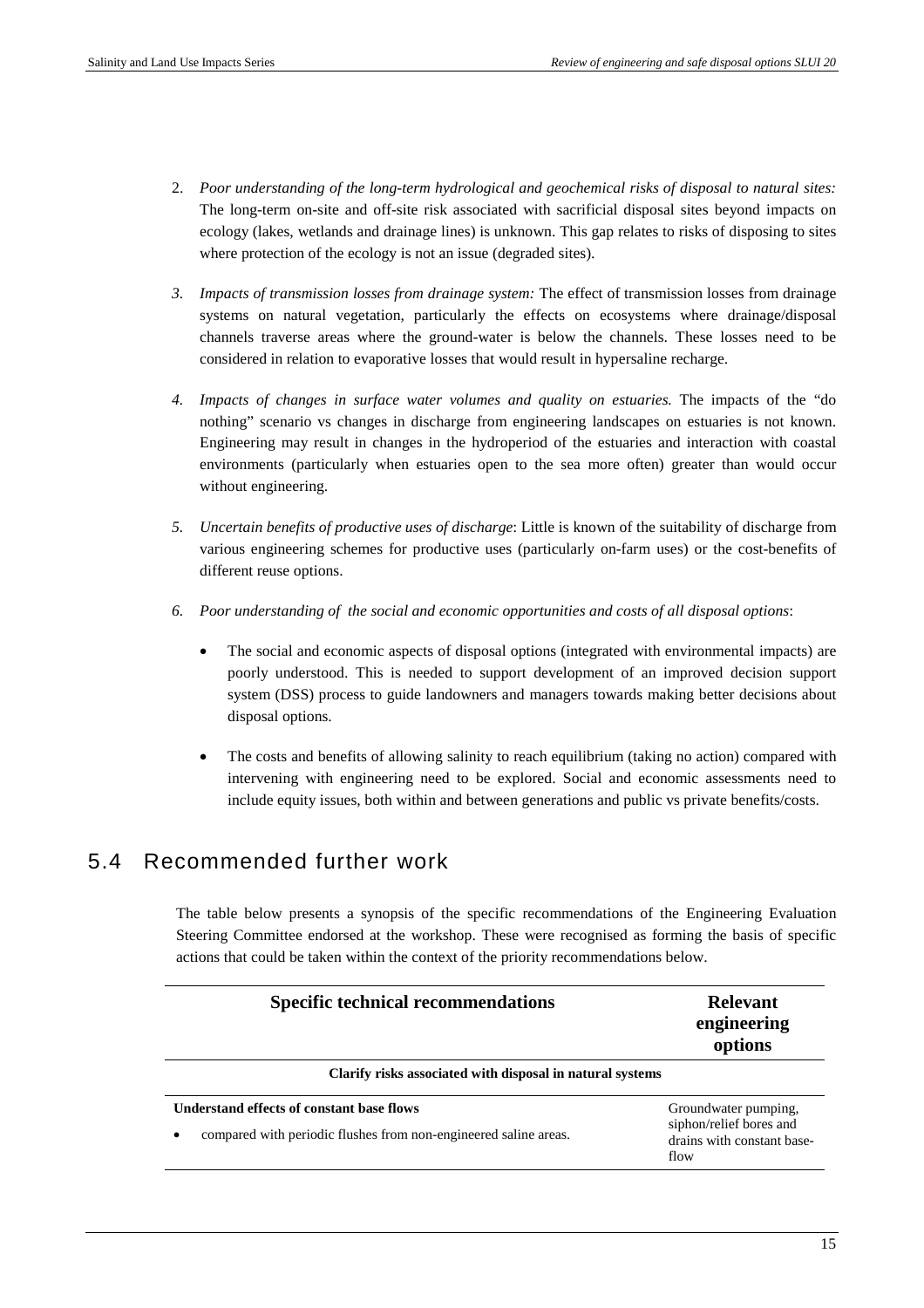|           | <b>Specific technical recommendations</b>                                                                                                                                                                          | <b>Relevant</b><br>engineering<br>options                            |  |
|-----------|--------------------------------------------------------------------------------------------------------------------------------------------------------------------------------------------------------------------|----------------------------------------------------------------------|--|
|           | Determine range of impacts of acidic waters on streams/waterways                                                                                                                                                   | Deep drains with acid                                                |  |
|           | How does the impact of discharge from engineering intervention compare with<br>the impacts of acidic saline run-off and discharge from areas in similar sub-<br>catchments with no intervention?                   | flows (during base-flow)<br>Groundwater pumping                      |  |
| $\bullet$ | What are the long-term consequences of disposing of acidic groundwater to<br>natural disposal basins?                                                                                                              | Deep drainage with<br>significant base-flows,<br>groundwater pumping |  |
| $\bullet$ | How does this differ compared with the acidic saline run-off and discharge from<br>areas in similar sub-catchments with no intervention?                                                                           | schemes                                                              |  |
|           | Investigate impacts of non-acidic water disposal on natural sites                                                                                                                                                  | Deep drainage with                                                   |  |
| ٠         | Are the effects of non-acidic discharge to low-value natural disposal basins<br>constrained to the basins?                                                                                                         | constant baseflows, deep<br>drainage with seasonal                   |  |
| $\bullet$ | What are the long-term on-site factors that contribute to off-site problems?                                                                                                                                       | flows, pumping schemes                                               |  |
| $\bullet$ | How do these factors compare with drainage from similar saline areas with no<br>engineering intervention?                                                                                                          |                                                                      |  |
|           | Improve decision tools to identify potential safe natural disposal sites                                                                                                                                           | All                                                                  |  |
| ٠         | Can a rapid appraisal system be developed to broadly determine the possible<br>suitability of sites for safe disposal?                                                                                             |                                                                      |  |
| $\bullet$ | Can this include a system to classify rivers, wetlands and lakes on the basis of<br>sensitivity to change with further disposal (accounting for the trends in<br>degradation pressures within the catchment)?      |                                                                      |  |
|           | Trade-offs between discharge volume/load and salt concentration.                                                                                                                                                   | Deep drains with high and                                            |  |
| ٠         | Do drains with low flows, high ion concentrations have more localised effects<br>than drains with high flows, low ion concentrations?                                                                              | low flows                                                            |  |
| $\bullet$ | Is this constrained to the edges of the disposal sites for low flow drains?                                                                                                                                        |                                                                      |  |
|           | Identify where discharge can be used to renew ecology in degraded systems.                                                                                                                                         | Deep drains, groundwater                                             |  |
| ٠         | Can drainage be used to improve salinity threatened natural sites (through<br>increased stability in hydroperiod between flood events) and for what discharge<br>quality and flow characteristics does this occur? | pumping, siphon & relief<br>bores                                    |  |
|           | Are there potential ecological benefits provided by discharge to already<br>degraded systems (apply principles of ecological restoration to low-value<br>systems)?                                                 |                                                                      |  |
|           | Can ecologically stable saline wetland systems be created with discharge<br>(volumes and characteristics where most likely)?                                                                                       |                                                                      |  |
|           | Limitations to disposal in constructed basins and productive uses.                                                                                                                                                 |                                                                      |  |
|           | Evaluate integration of on-farm productive uses as disposal options.                                                                                                                                               | Deep drainage and                                                    |  |
| $\bullet$ | Can saline discharge be used to develop farm-scale fodder production systems<br>or artificial saline wetlands with salt tolerant vegetation?                                                                       | groundwater pumping                                                  |  |
|           | Evaluate the costs vs benefits of constructed basins.                                                                                                                                                              | Deep drainage and<br>groundwater pumping                             |  |
|           | Can constructed disposal basins be used to provide productive uses for salt<br>water?                                                                                                                              |                                                                      |  |
|           | What are the benefits relative to any short-term costs and long-term impacts?                                                                                                                                      |                                                                      |  |
| $\bullet$ | What opportunities exist for using controlled release from evaporation basins<br>during flood events to expand the working life of these sites?                                                                    |                                                                      |  |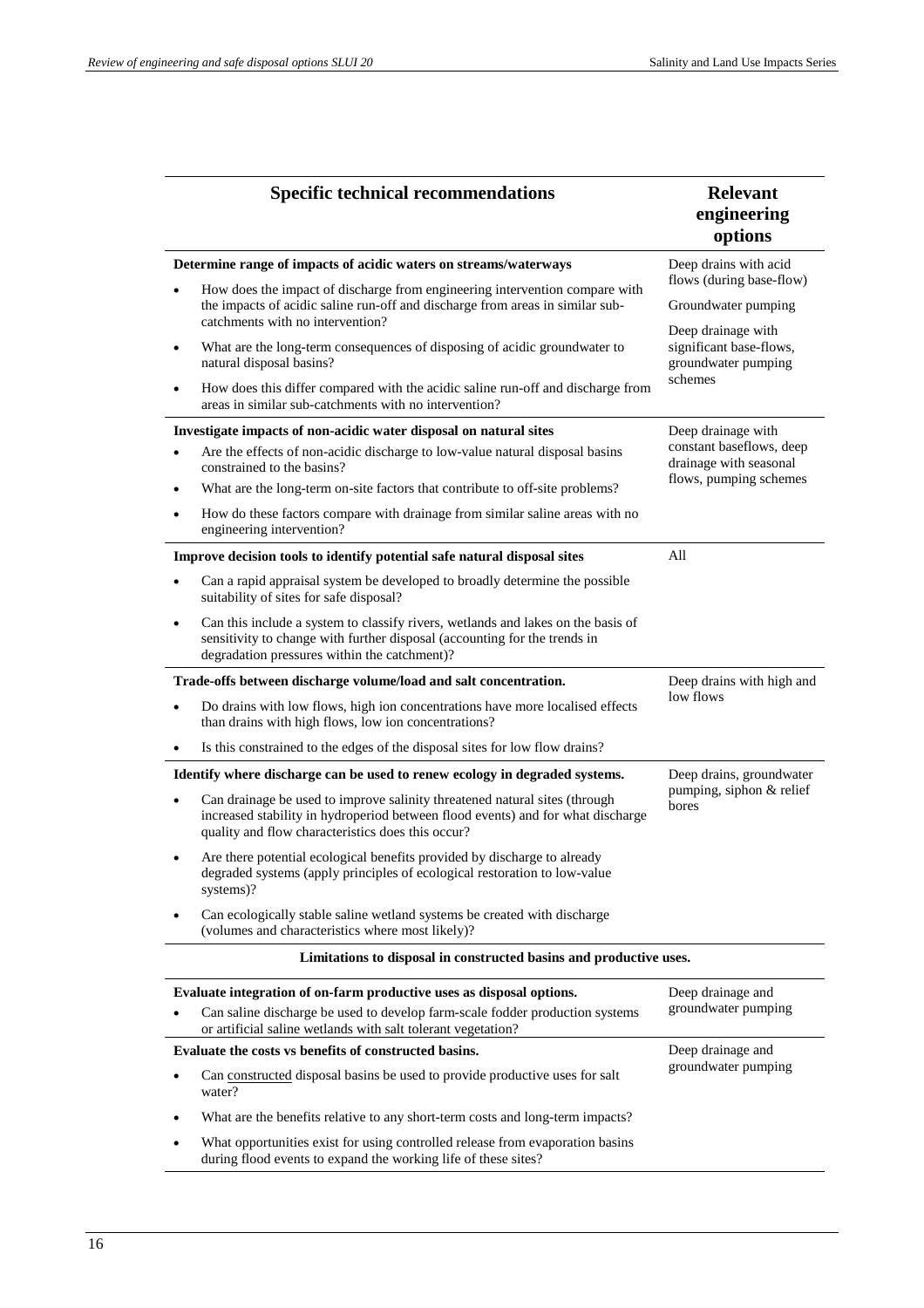|   | <b>Specific technical recommendations</b>                                                                                                                                        | <b>Relevant</b><br>engineering<br>options |
|---|----------------------------------------------------------------------------------------------------------------------------------------------------------------------------------|-------------------------------------------|
|   | Determine what sites would be suitable for disposal to modified natural basins<br>and evaluate costs vs benefits.                                                                | Deep drainage and<br>groundwater pumping  |
| ٠ | Can modified natural disposal basins be used to provide productive uses for salt<br>water?                                                                                       |                                           |
|   | What are the benefits relative to any short-term costs and long-term impacts?                                                                                                    |                                           |
| ٠ | Can discharge be stored and released at opportune times from constructed<br>evaporation basins?                                                                                  |                                           |
|   | Audit characteristics of discharge water to provide better information on what<br>alternative uses might be suitable for different parts of the wheatbelt                        | Deep drainage and<br>groundwater pumping  |
|   | Is water produced by deep drainage and ground-water pumping suitable for<br>geoprocessing, aquaculture, solar ponds, plant production uses (serial biological<br>concentration)? |                                           |
|   | Scale and quantities of discharge required – schemes where this may be<br>suitable?                                                                                              |                                           |
|   | Investigate options to treat poor quality discharge within drainage systems.                                                                                                     | Deep drainage                             |
|   | Can poor quality water be treated within drainage or pumping schemes before<br>disposal to minimise disposal problems?                                                           |                                           |
|   | Improved Information on the Cost and Benefits of All Disposal Options.                                                                                                           |                                           |
|   | Define the social and economic costs and benefits of all options.                                                                                                                | A11                                       |
|   | For each disposal option, what social and economic factors need to be<br>considered and in what priority?                                                                        |                                           |
|   | What factors influence the social and economic factors?                                                                                                                          |                                           |
|   | Investigate the social benefits can be achieved through using engineering<br>discharge to improve degraded sites?                                                                | A11                                       |
|   | Do these benefits extend to local economic benefits?                                                                                                                             |                                           |
|   | Compare benefits with the implications of further degradation to sites.                                                                                                          |                                           |

In addition, the Salinity Engineering workshop emphasised the need for the following:

- 1. Identify key changes in hydroperiod and water quality that will have greatest impact on natural systems.
- 2. Collate and widely distribute existing information, reports and guidelines on setting safe disposal criteria for natural disposal sites.
- 3. Evaluate the capacity of engineered disposal options to safely deal with discharge from drains, pumping or siphon/relief wells in a range of landscapes.
- 4. Develop tools to help farmers, catchment groups and communities make decisions about safe disposal and guidance on what information is needed to select most appropriate disposal/reuse options (including WA specific design standards for engineered disposal options).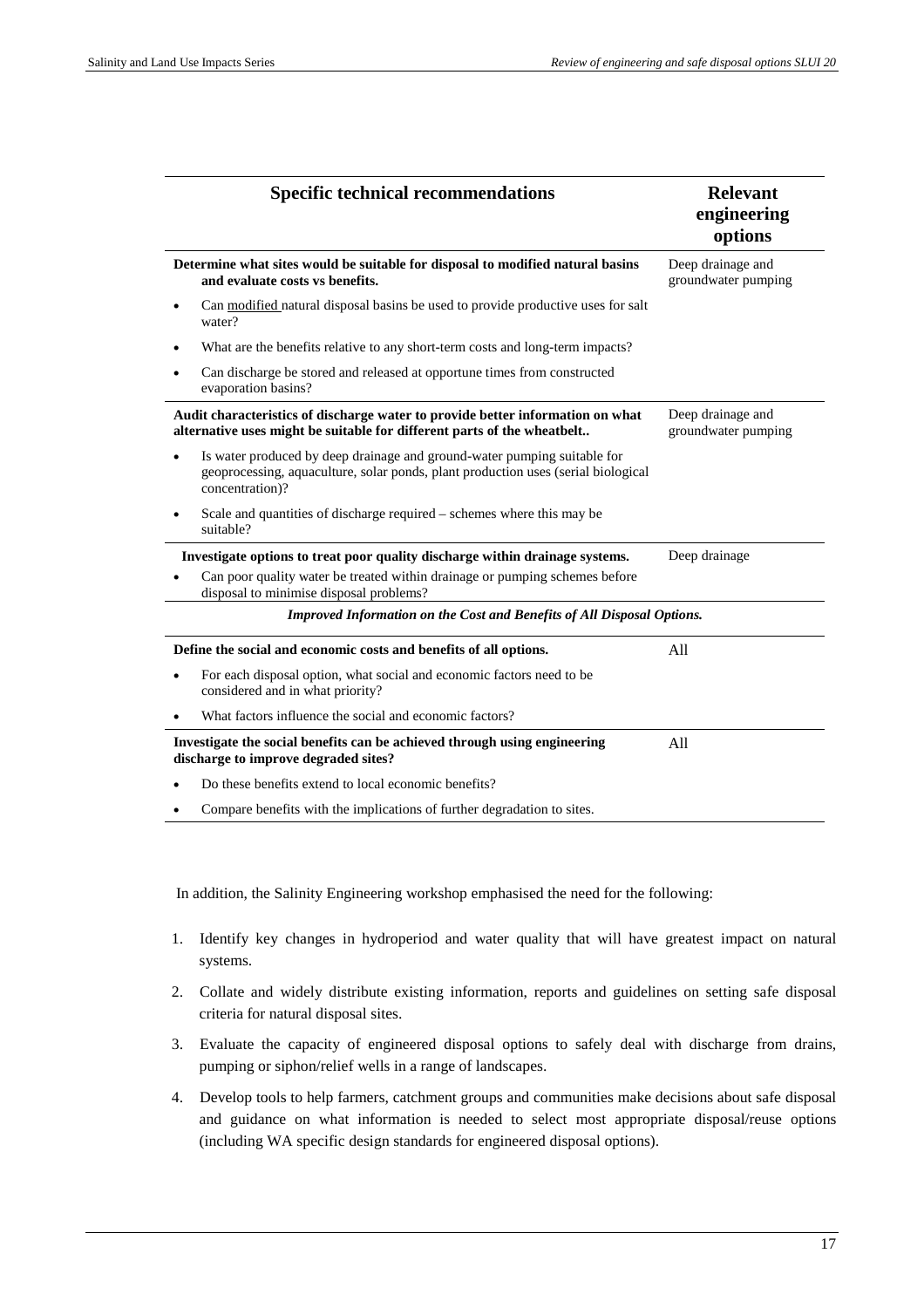## 6 Review of surface water management

### 6.1 Introduction

Surface water management uses combinations of earthworks, minor structures, detention storage and 'purpose planting' of vegetation to modify the movement of water through the landscape. This is achieved through a variety of methods that interact to collect, slow, divert, store and safely convey excess water before it causes problems through increasing recharge, flooding, erosion or vegetation decline.

### 6.2 Current understanding

- 1. Purpose-designed diversion projects at Towerining and Toolibin have demonstrated the ability to manage saline flows.
- 2. A number of studies using interceptor bank systems and raised bed farming systems have demonstrated production benefits when surface water management options are used to address waterlogging. Monitoring at the Berkshire Valley experimental site demonstrated a reduction in expected peak flows following runoff management using banks.
- 3. The adoption of effective surface water management structures has been slow, despite more than 60 years of promotion by individual farmers, private organisations (e.g. Keyline, WISALT, Kondinin Group) and government agencies. The reasons for this are not clear, although it is most probably due to the indirect and slow appearance of the benefits of surface water management. It is expected that the encouragement of integrated farm management and water harvesting systems could offer a more direct economic benefit to the farm business.
- 4. Surface water management is often not considered beyond the role of a basic soil conservation activity (at paddock-scales). The main issue at present seems to be a poor realisation that surface water processes and landscape degradation are linked, particularly in contributing to salinity.
- 5. The poor understanding of the benefits of surface water management is complicated by the widespread belief that management of salinity should focus on groundwater recharge and discharge aspects and the recent emphasis on vegetation solutions.
- 6. Surface water management has been under-utilised as a beneficial co-option for many deep drainage sites. There are studies that demonstrate the benefits of integrating deep drainage with surface water management to provide workable packages for managing salinity.
- 7. Assessment of the benefits to be gained from managing surface water is limited by a lack of knowledge of hydrological processes in Wheatbelt areas and impacts associated with changes in runoff regimes as a result of initial land-clearing. There is a need to better define the interaction between valley watertables and surface water movement, particularly in the eastern Wheatbelt.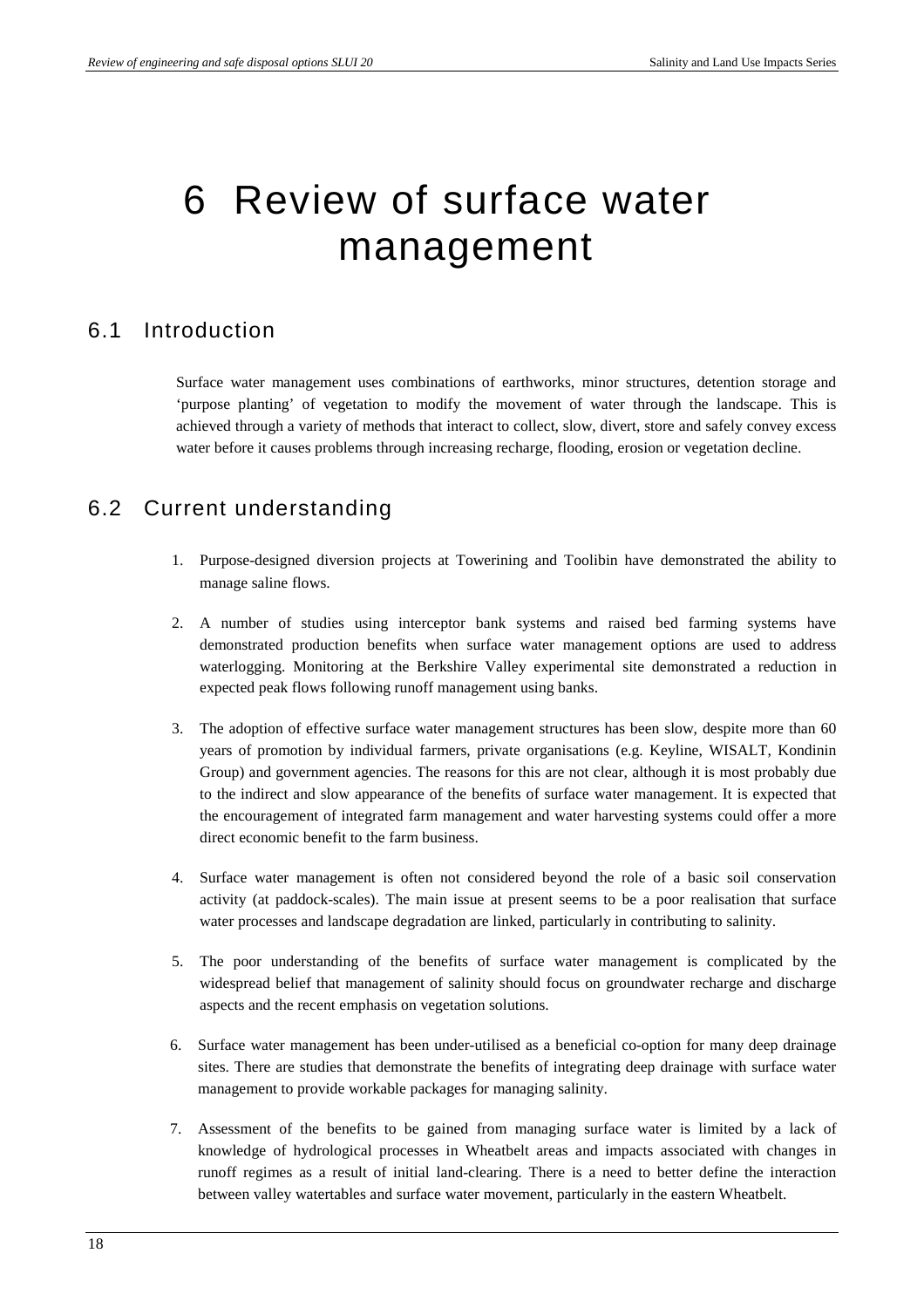- 8. There are problems with the design and implementation of purpose designed surface water management systems for catchments using simplified methods. Traditional methodology for farmbased management of surface water is based upon rule of thumb and flow assessment methods that are not applicable to catchment-scale systems. In many cases the theory and physical basis that originally lay behind the numbers used in conventional designs have been lost in the act of simplification.
- 9. The functional basis of various engineering structures to manage water is not clearly established, which presents problems for pre-construction evaluation of designs within integrated management systems.

#### 6.3 Recommended further work

- 1. Develop WA specific design guidelines. Guidelines for a range of scales  $(10 \text{ km}^2, 100 \text{ km}^2 \text{ and } 1000 \text{ m}^2)$ km<sup>2</sup>) and catchment systems (eg Northern vs Eastern and South Eastern Agricultural Zones). Develop a tool box of approaches with implementation guidelines conforming with principles of Environmental Management Systems.
- 2. *Conduct detailed economic cost-benefit analyses of existing evaluation sites.* Improve financial justification for implementing surface water management within integrated systems by analysis of water management components and whole systems. Analyse total costs of catchment-scale deep drainage and surface water management systems and off-site impacts of each system.
- 3. *Evaluate integrated systems at catchment scales.*
	- Evaluate systems in the context of farm practices. Carry out an audit of surface water management systems to provide base information on the long-term costs and benefits. Review and conduct a rudimentary assessment of the original 1950s soil conservation sites (where appropriate), Department of Agriculture sites and data, WISALT sites and of sites of recent work. Establish anecdotal links between surface water management, increases in productivity and reduction in degradation. Link this to recovery at catchment scales.
	- Evaluate integration of water management in isolation and integrated with large-scale deep drainage systems.
	- Improve information on runoff regimes for various landscapes and understanding of changes to these as a result of engineering intervention. This should include the influence of landscape heterogeneity on runoff-run-on characteristics of catchments.
	- Evaluate systems in the context of Environmental Management Systems.
	- Investigate the links between infrastructure protection, waterlogging and salinity. Infrastructure such as roads act as flow impediments that can increase salinity risk. Evaluate options for improving water conveyance through areas where flow impediment risks increased recharge to groundwater.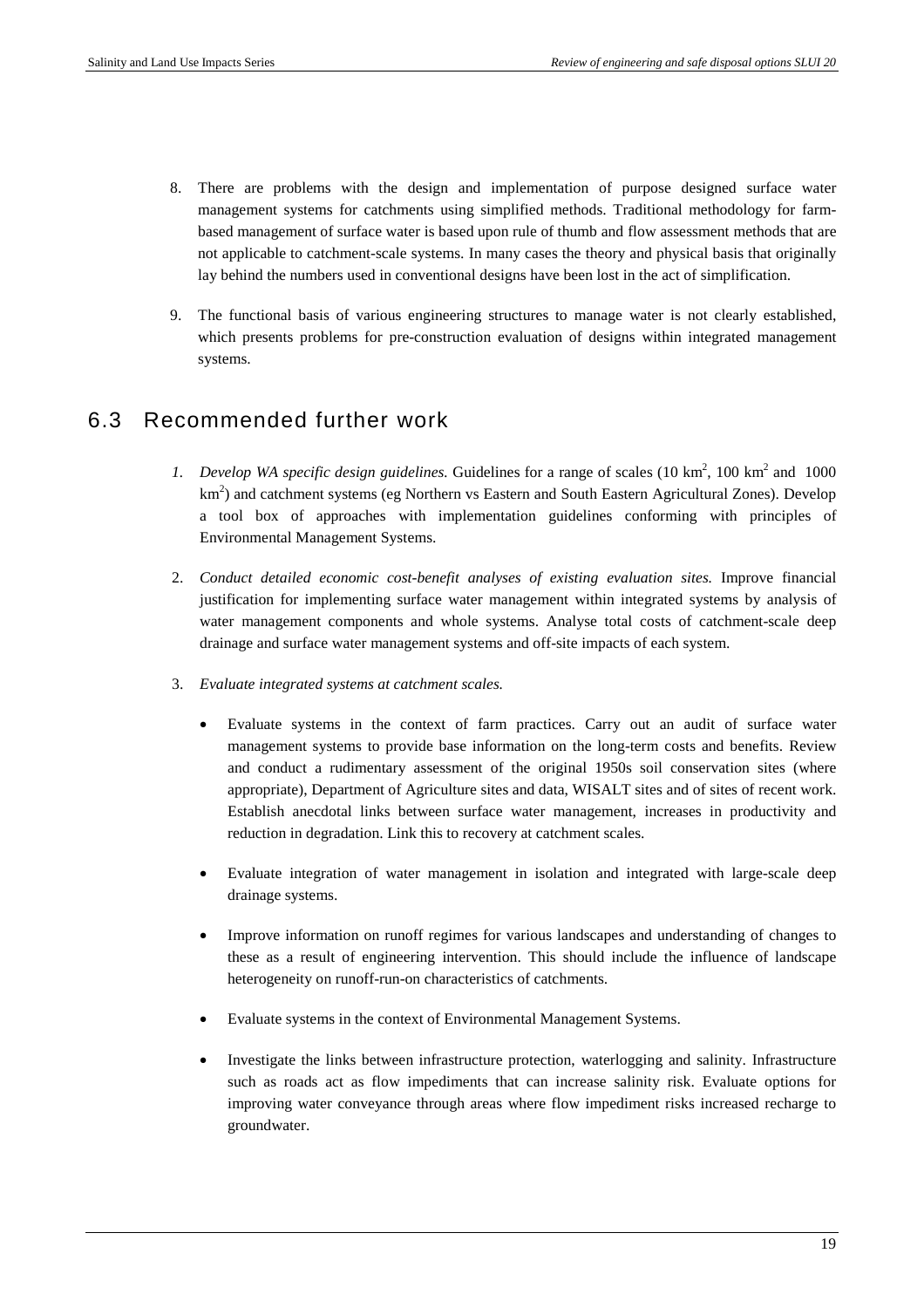- *4. Improve modelling of catchment responses*
	- Increase predictive power of existing models for at paddock, farm and catchment scales. Improve modelling capability at single bank scale for various slopes, treatments, and characteristic events.
	- Integrate evaluations of surface water management systems to improve modelling of water balance in catchments. Provides capacity to evaluate the benefits of water management at catchment scales to ground-water recharge and salinity.
- *5. Develop better economic, education and extension tools to demonstrate the economic benefits of integrated farm management and water harvesting systems.*
- 6. *Develop approaches to improve the adoption of surface water management systems*
- Accreditation
- Regulation and legislative tools
- Codes of practice
- Increased availability of catchment information to assist in the implementation of surface water management schemes (eg runoff characteristics).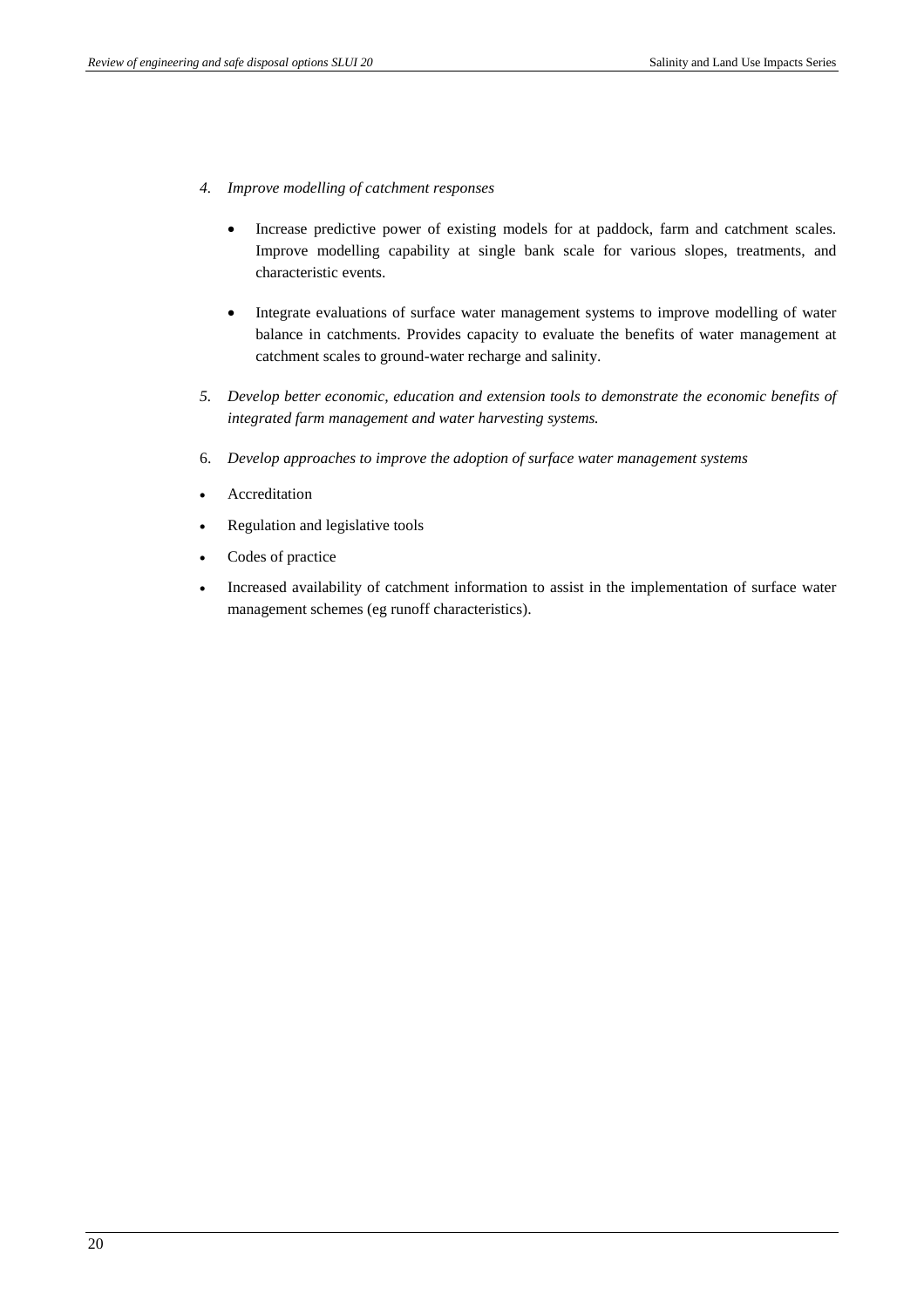# 7 Concluding remarks

The reviews and discussions at the seminar and workshop highlighted the following critical points.

Site-specific investigation is needed to make decisions about engineering work and safe disposal sites.

- 1. It is not considered possible to compile maps to guide implementation of engineering works for use at farm-scales. Additional projects to characterise the different hydrogeological provinces in terms of the effectiveness of engineering work in managing salinity at farm scale will not substitute for the detailed site-specific studies and will only be a waste of resources. This is due to the variability of the hydraulic properties of the soil and the underlying water bearing formations in the Wheatbelt The wide range of values obtained from these studies for the water yield from groundwater via bores or drainage limits the transferability of data from existing sites to other parts of the landscape.
- 2. As with engineering options, it is not considered possible to compile maps of suitable safe disposal sites for use at farm and sub-catchment scales. Regional characterisation of safe disposal sites in natural rivers, lakes and wetlands is no substitute for detailed site-specific assessments which will be necessary to finalise whether a site can safely handle discharge water from engineering options. This is due to the variability of the eco-hydrological properties of natural systems, with is a consequence of the vegetation composition and the underlying variations in water bearing formations in the Wheatbelt (as highlighted above). The variety of natural ecosystems and current condition of these limits transfer of safe disposal criteria defined for specific sites to other parts of the landscape.

### 7.1 Beyond the scope of farm-scale engineering options

The following issues raised at the seminar or the workshop were beyond the scope of the reviews and investment planning for farm-scale engineering or safe disposal. In some cases these will be dealt within the regional drainage planning program or are beyond the scope of the Engineering Evaluation Initiative. In the latter case, they are recorded here in the expectation that there will be opportunities to address these in other initiatives.

- Issues relevant to the regional drainage planning program
	- Consequences of flow conveyance and linking of small systems between small systems.
	- Connecting local scale drainage to regional drainage. What are the requirements for doing this?
	- Management/ownership issues/responsibilities for drainage systems (including money for management).
	- Disposal via regional systems.
- Issues beyond the scope of the EEI
	- Disposal via regional systems.
	- Protection for landowner with the salinity problems. Current regulation centres on protection of downstream landowner. Provision for considerations of upstream landowners to deal with these problems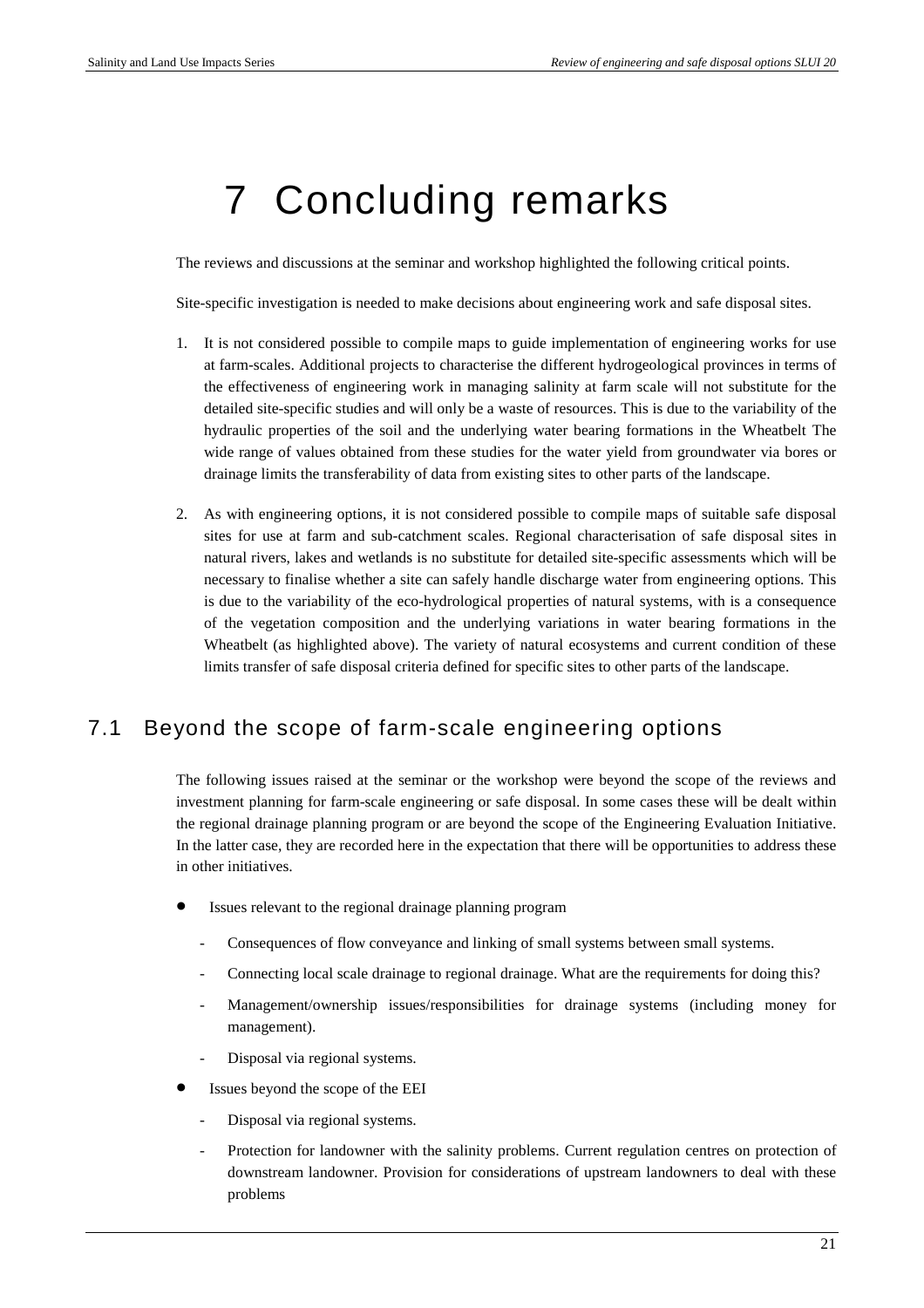- Put together a full array of criteria for informed choices between engineering and safe disposal options
- Pull together overarching guidelines, information and best management practices
- Investigation of the form and function of rivers.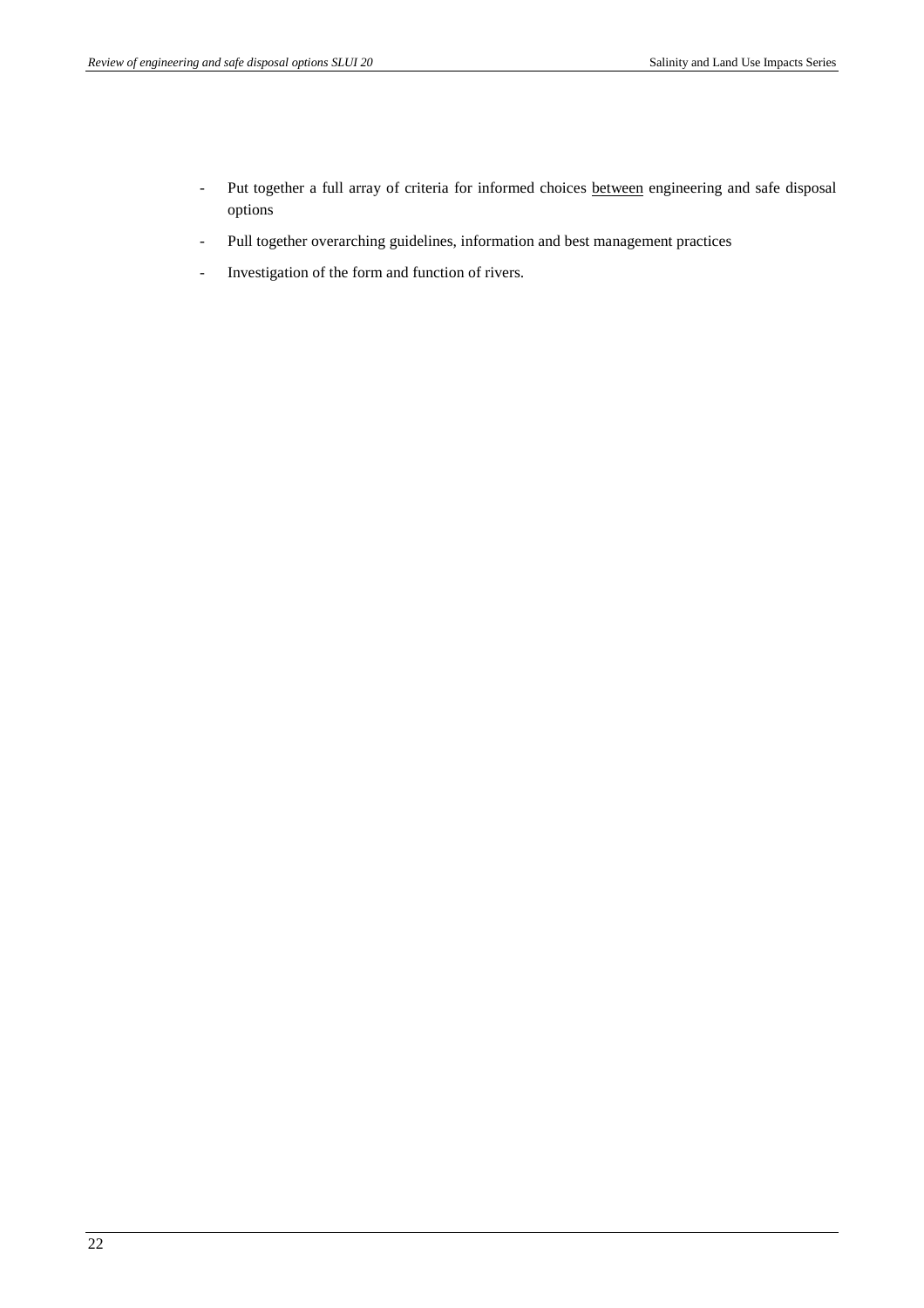## Publication feedback form

The Water and Rivers Commission welcomes feedback to help us to improve the quality and effectiveness of our publications. Your assistance in completing this form would be greatly appreciated.

Please consider each question carefully and rate them on a 1 to 5 scale, where 1 is poor and 5 is excellent (please circle the appropriate number).

*How did you rate the quality of information?*

|                                                                                      |                                                                                                                                                                             | 2 | 3 | 4 | 5 |
|--------------------------------------------------------------------------------------|-----------------------------------------------------------------------------------------------------------------------------------------------------------------------------|---|---|---|---|
| How did you rate the design and presentation of this publication?                    |                                                                                                                                                                             |   |   |   |   |
|                                                                                      | 1                                                                                                                                                                           | 2 | 3 | 4 | 5 |
| How can it be improved?                                                              |                                                                                                                                                                             |   |   |   |   |
|                                                                                      | 1                                                                                                                                                                           | 2 | 3 | 4 | 5 |
|                                                                                      |                                                                                                                                                                             |   |   |   |   |
| How effective did you find the tables and figures in communicating the data?         |                                                                                                                                                                             |   |   |   |   |
|                                                                                      | 1                                                                                                                                                                           | 2 | 3 | 4 | 5 |
| How can they be improved?                                                            |                                                                                                                                                                             |   |   |   |   |
|                                                                                      |                                                                                                                                                                             |   |   |   |   |
|                                                                                      |                                                                                                                                                                             |   |   |   |   |
|                                                                                      |                                                                                                                                                                             |   |   |   |   |
| How did you rate this publication overall?                                           |                                                                                                                                                                             |   |   |   |   |
|                                                                                      | 1                                                                                                                                                                           | 2 | 3 | 4 | 5 |
| If you would like to see this publication in other formats, please specify. (Eg. CD) |                                                                                                                                                                             |   |   |   |   |
|                                                                                      |                                                                                                                                                                             |   |   |   |   |
| Please cut along the dotted line on the left and return your completed response to:  |                                                                                                                                                                             |   |   |   |   |
|                                                                                      | <b>Publications Coordinator</b><br><b>Water and Rivers Commission</b><br><b>Level 2, Hyatt Centre</b><br><b>3 Plain Street</b><br>East Perth WA 6004<br>Fax: (08) 9278 0639 |   |   |   |   |